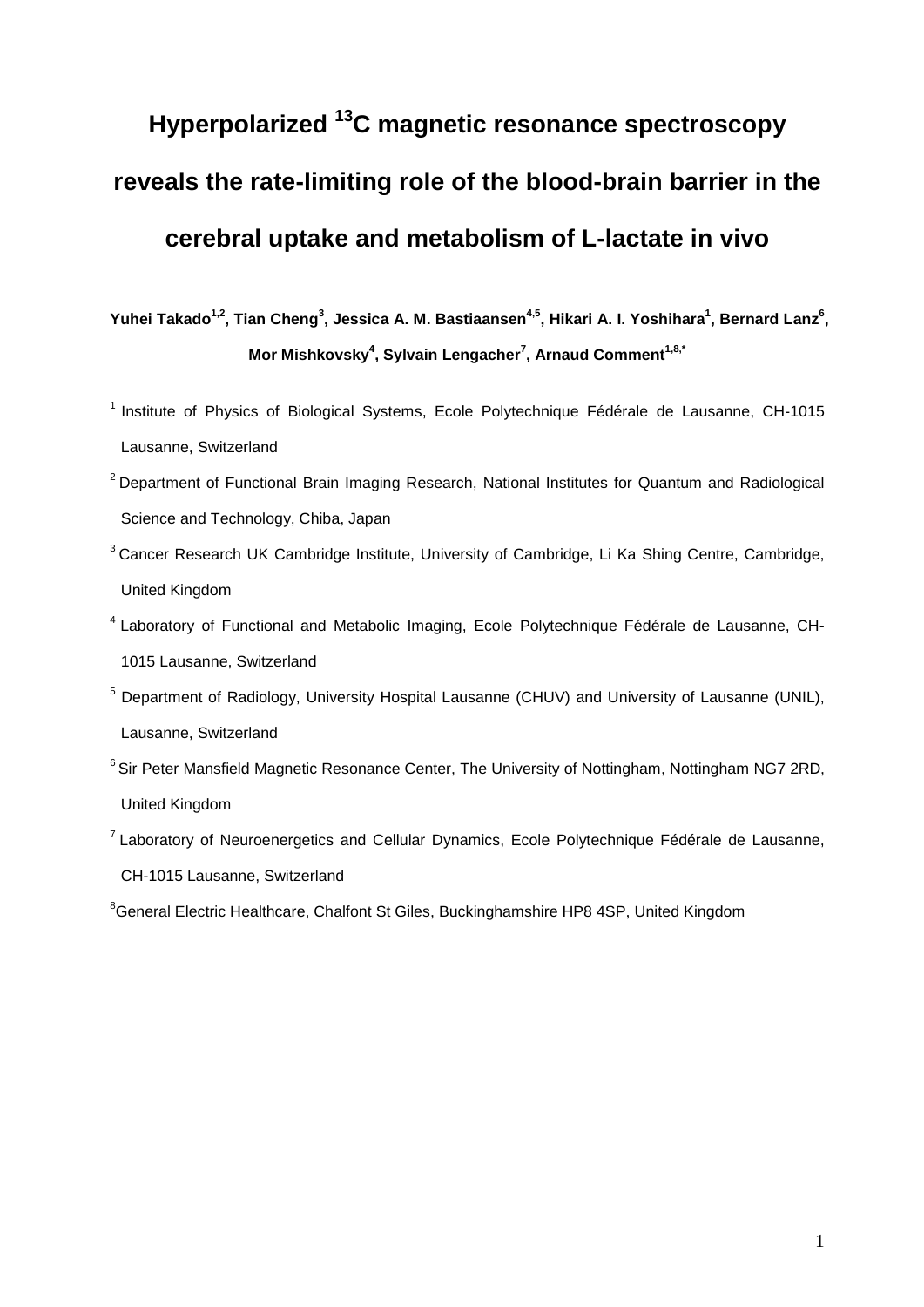# **ABSTRACT**

The dynamics of L-lactate transport across the blood-brain barrier (BBB) and its cerebral metabolism are still subject to debate. We studied lactate uptake and intracellular metabolism in the mouse brain using hyperpolarized  $^{13}$ C magnetic resonance spectroscopy (MRS). Following the intravenous injection of hyperpolarized [1-<sup>13</sup>C]lactate, we observed that the distribution of  $13^{\circ}$ C label between lactate and pyruvate, which has been shown to be representative of their pool size ratio, is different in NMRI and C57BL/6 mice, the latter exhibiting a higher cerebral lactate dehydrogenase A (*Ldha)* expression. Based on this observation, and on an additional set of experiments showing that the cerebral conversion of [1-<sup>13</sup>C]lactate to [1-<sup>13</sup>C]pyruvate increases after exposing the brain to ultrasound irradiation that reversibly opens the BBB, it was concluded that lactate transport is rate-limited by the BBB, with a 30% increase in lactate uptake after its disruption. It was also deduced from these results that hyperpolarized <sup>13</sup>C MRS can be used to detect a variation in cerebral lactate uptake of less than 40 nmol in a healthy brain during an *in vivo* experiment lasting only 75 s, opening new opportunities to study the role of lactate in brain metabolism.

# **KEYWORDS**

Hyperpolarization; magnetic resonance spectroscopy; dynamic nuclear polarization; ultrasound; pyruvate; bicarbonate;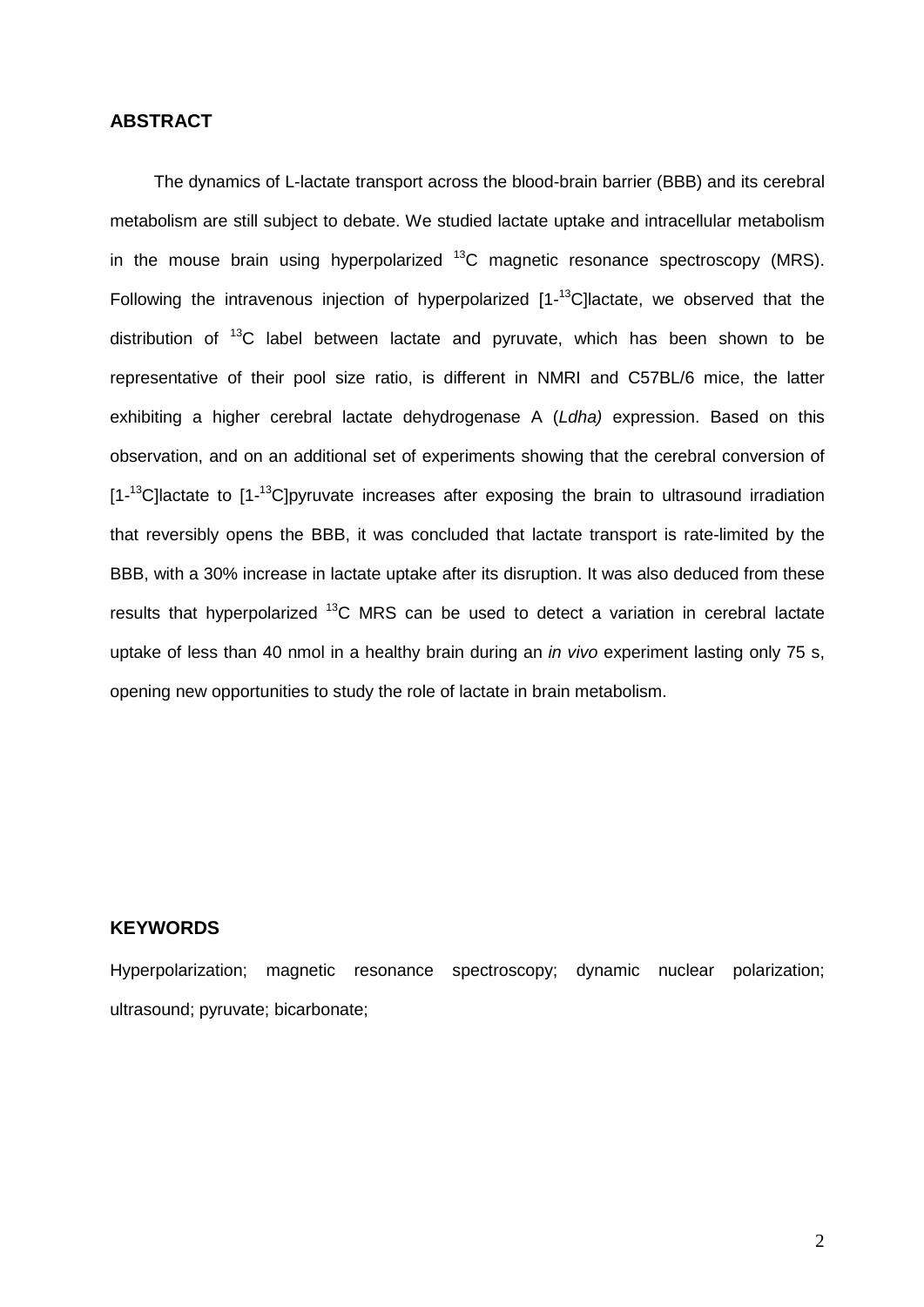#### **INTRODUCTION**

The role of lactate as a source of energy for the mammalian brain has repeatedly been a subject of debate<sup>[\(1-3\)](#page-15-0)</sup>, but it is established that lactate utilization by the brain increases upon elevation of lactate plasma concentration following lactate injection or exercise. While glucose is thought to be preferentially taken up by astrocytes*[\(4\)](#page-15-1)* , a large number of observations show that lactate is predominantly taken up by neurons and transformed, via lactate dehydrogenase (LDH), into pyruvate for mitochondrial oxidation *[\(5\)](#page-15-2)* . In mice, it has been demonstrated that lactate is metabolized by the intact brain in an activity-dependent manner<sup>[\(3\)](#page-15-3)</sup>.

L-lactate can cross the blood-brain barrier (BBB) relatively easily and is taken up by cells in the mammalian brain either via monocarboxylate transporters (MCTs) in the plasma membrane or by non-saturable diffusion*[\(6\)](#page-15-4)* . There is an equilibration between blood and brain concentrations*[\(1,](#page-15-0) [7\)](#page-15-5)* , and at high plasma lactate levels, the transport is dominated by non-facilitated mechanisms<sup>[\(8\)](#page-15-6)</sup>. Earlier studies in rats<sup>[\(9\)](#page-15-7)</sup> and in patients<sup>[\(10\)](#page-16-0)</sup> had shown that this equilibration is not immediate, leaving unsettled the question of the kinetics of lactate transport through the BBB. After its uptake into brain cells, lactate rapidly equilibrates with pyruvate through the action of LDH. The conversion is a near-equilibrium reaction governed by the relation: [pyruvate]/[lactate]= K<sub>LDH</sub>[NAD<sup>+</sup>]/([NADH][H<sup>+</sup>]), where K<sub>LDH</sub> is the equilibrium constant for lactate dehydrogenase.

 $13<sup>13</sup>C$  magnetic resonance spectroscopy (MRS) has been widely used to investigate the kinetics of substrate utilization in cerebral intermediary metabolism, in particular following the fate of infused  $^{13}$ C-glucose and  $^{13}$ C-lactate. However, this technique is limited by poor sensitivity, which precludes directly probing metabolic transformations taking place within the first minute of injection. With the advent of dissolution dynamic nuclear polarization (DNP) *[\(11\)](#page-16-1)* , hyperpolarized (HP)<sup>13</sup>C MRS has become a powerful technique for monitoring fast metabolic conversions *in vivo* by enhancing the sensitivity of MRS signals up to 4 orders of magnitude*[\(12\)](#page-16-2)* . It is assumed that the lactate-to-pyruvate ratio derived from hyperpolarized  $^{13}$ C-pyruvate can be a suitable marker of LDH activity*[\(13-15\)](#page-16-3)* . Studies using hyperpolarized 13C-pyruvate have also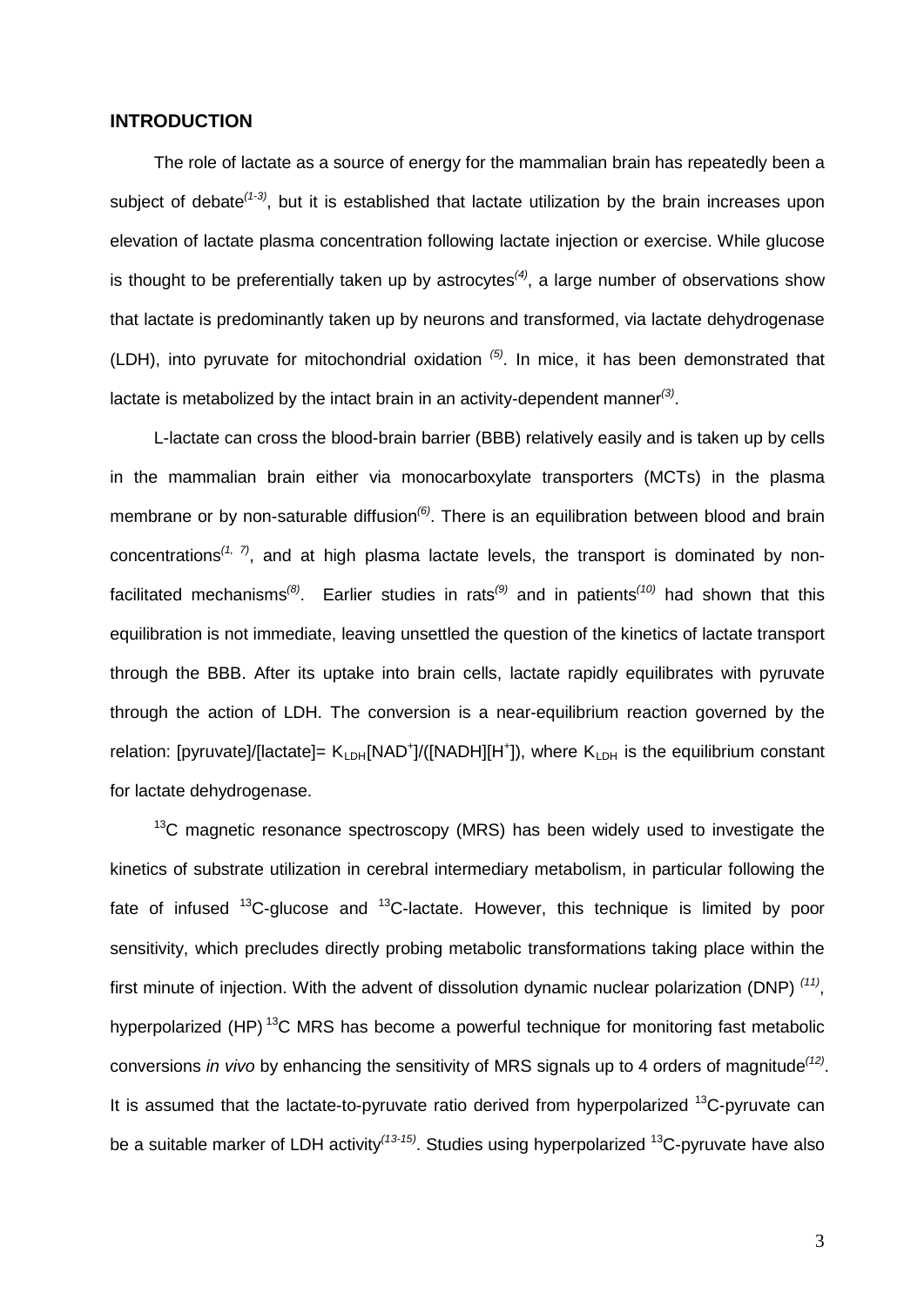shown that the limited transport of pyruvate across the BBB can be a significant constraint for cerebral metabolic studies based on hyperpolarized 13C MRS*[\(16\)](#page-16-4)* .

Several recent studies have shown that hyperpolarized <sup>13</sup>C-lactate can also be used to investigate the lactate-to-pyruvate conversion *in vivo[\(17-22\)](#page-16-5)* . Compared to pyruvate, hyperpolarized lactate has the advantage that a bolus injection does not greatly alter its circulating concentration, since lactate has a substantially higher physiological concentration than pyruvate in the blood*[\(23\)](#page-16-6)* .

It has previously been demonstrated that the 13C-lactate signal detected *in vivo* following the injection of hyperpolarized  $^{13}$ C-pyruvate mostly originates from the rapid  $^{13}$ C label exchange catalyzed by LDH and that the net production of lactate is nearly negligible <sup>[\(24,](#page-16-7) [25\)](#page-16-8)</sup>. The intensity of the lactate signal is therefore expected to be directly related to the endogenous lactate pool size and this property can be used to detect tumorous tissue, which is known to have a higher lactate concentration than healthy tissue*[\(26\)](#page-17-0)* . The same holds true for the  $13C$ -pyruvate signal measured following the injection of hyperpolarized  $13C$ -lactate, the intracellular pyruvate pool being labeled by exchange catalyzed by LDH*[\(20\)](#page-16-9)* . With both hyperpolarized  $^{13}$ C-substrates, the detected pyruvate-to-lactate  $^{13}$ C signal ratio is representative of the local pyruvate-to-lactate concentration ratio since LDH governs the equilibrium between these two metabolites.

The aim of the present study was to evaluate the rate-limiting role of the BBB on equilibration between plasma and brain within the first minute following the intravenous injection of hyperpolarized [1-<sup>13</sup>C]lactate. We first established that the kinetics of the observed cerebral [1-<sup>13</sup>C]pyruvate signal can provide a measure of cerebral [1-<sup>13</sup>C]lactate uptake through its rapid intracellular equilibration catalyzed by LDH, by performing hyperpolarized <sup>13</sup>C MRS experiments in two mouse strains, namely C57BL/6 and NMRI, that exhibit differences in *Ldha* expression. The rate-limiting role of the BBB on lactate transport was then assessed by disrupting the BBB with ultrasound and microbubbles, following a protocol described in an earlier study*[\(27\)](#page-17-1)* .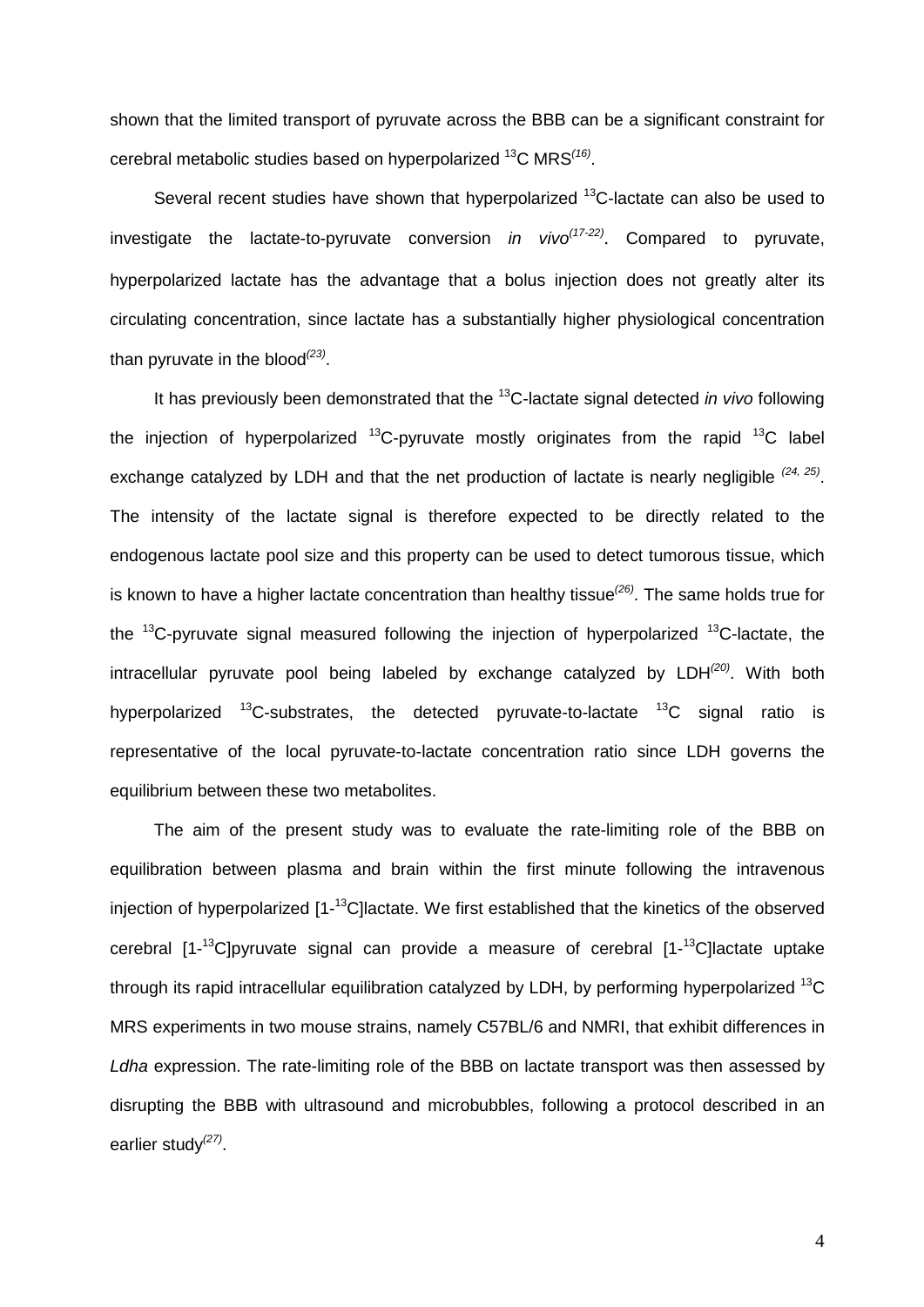#### **RESULTS AND DISCUSSION**

The hyperpolarized  $^{13}$ C magnetic resonance (MR) signals originating from the injected substrate, [1-<sup>13</sup>C]lactate (183 ppm), and its metabolites, [1-<sup>13</sup>C]alanine (176 ppm) and [1-<sup>13</sup>C]pyruvate (171 ppm), were detected in all the experiments (n = 19) (Fig. 1). [<sup>13</sup>C]bicarbonate (161 ppm) was also observed in nearly all the experiments (18 out of 19). The additional peak observed around 176.5 ppm corresponds to an impurity overlapping with the  $[1 - 13C]$ alanine peak and was confirmed by high-resolution  $13C$  NMR of the purchased solution (data not shown). Compared to NMRI mice, the pyruvate-to-lactate ratio was clearly smaller in C57BL/6 mice (p<0.05), while the bicarbonate-to-lactate ratio was not significantly different between the two strains (Fig. 2).

The origin of the higher pyruvate-to-lactate signal ratio observed in NMRI mice as compared to C57BL/6 mice could possibly be explained by a difference in cerebral MCTs between the two strains. The quantitative real-time PCR analyses did however not exhibit any significant difference in *Mct* expression (Fig. 3). Since MCTs activity was not measured, it is nevertheless not possible to completely rule out that a difference in cerebral MCTs may have had an impact on the observed pyruvate-to-lactate signal ratios. The results of the quantitative real-time PCR analyses highlighted that *Ldha* expression in NMRI mice brain was lower than in C57BL/6 mice (p < 0.05), while no significant difference was found in *Ldhb* expression between the two strains (Fig. 3). It was previously proposed that increased *Ldha* might lead to an increased lactate concentration in the brain *[\(28,](#page-17-2) [29\)](#page-17-3)* . Although the p-value did not reach significance, it was also previously observed in a  ${}^{1}H$  MRS study that C57BL/6 have a higher lactate brain concentration than NMRI*[\(30\)](#page-17-4)* .

These observations coupled to the fact that no significant difference in blood lactate concentration was found between C57BL/6 (1.1  $\pm$  0.2 mM) and NMRI (1  $\pm$  0.1 mM), led us to the conclusion that the variation in pyruvate-to-lactate ratio is most likely not due to a difference in transport kinetics but rather a reflection of the endogenous lactate pool size. Our observation therefore seems to be a confirmation that the pyruvate-to-lactate signal ratio is correlated to the ratio between the two metabolite pool sizes and it shows that it is possible to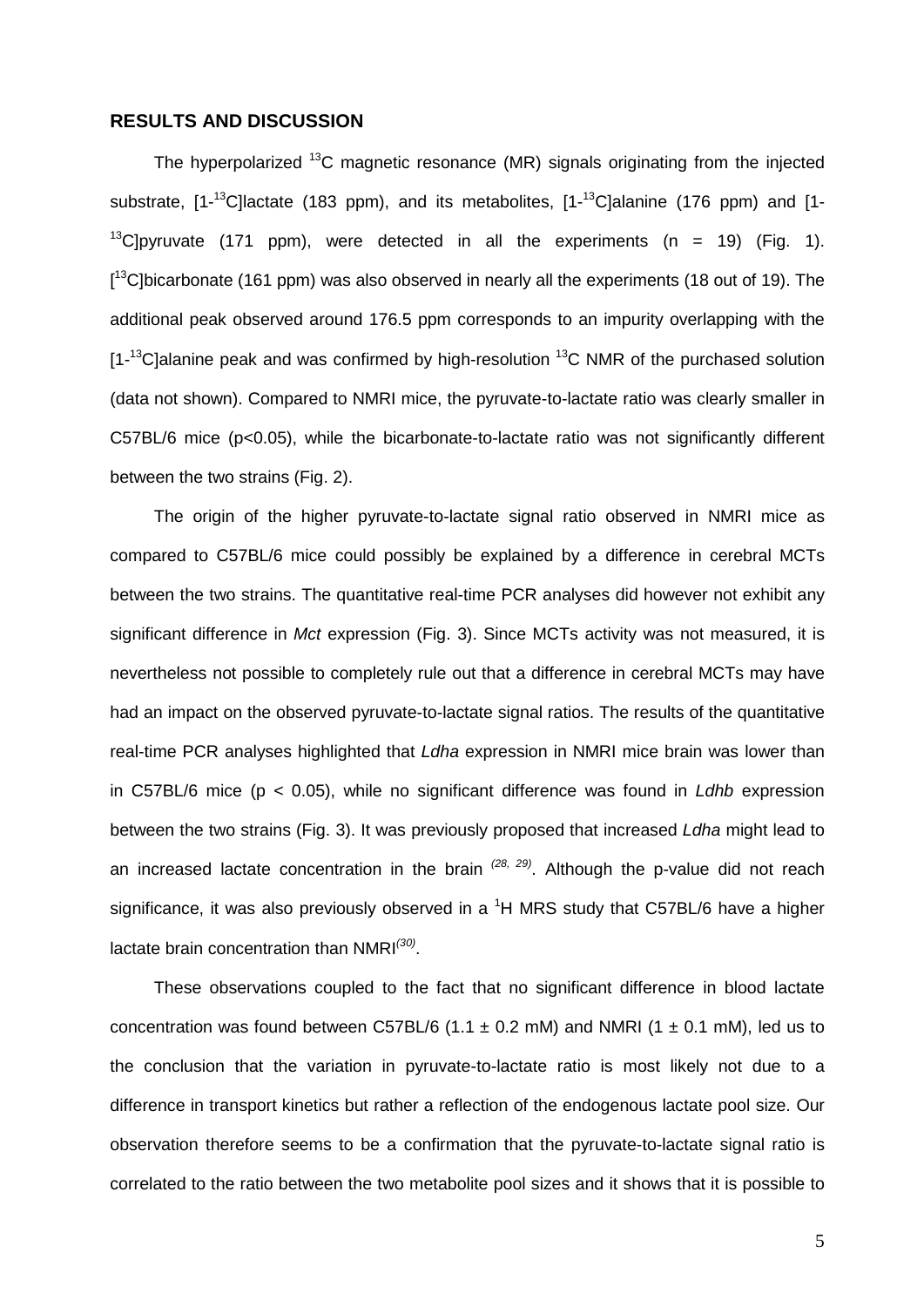determine variations in lactate pool size using hyperpolarized [1-<sup>13</sup>C]lactate. Since the detected pyruvate signal originates from cerebral tissue only and we did not observe any difference in lactate blood concentration between the two strains, we could conclude that our observation is related to unequal intracellular concentrations.

To assess the role of the BBB on the kinetics of L-lactate transport into the brain, we measured the cerebral pyruvate signal pre- and post-ultrasound irradiation. The analysis is based on the assumption that LDH will nearly instantaneously equilibrate the <sup>13</sup>C distribution between the two pools as soon as lactate has entered the brain. This assumption is reasonable given that the transport kinetics across the BBB is at least one order of magnitude slower than the apparent rate constant associated with intracellular transport and LDH activity in the rodent brain*[\(16,](#page-16-4) [31\)](#page-17-5)* . Because the pyruvate-to-lactate ratio determined from our measurements was larger in NMRI mice than in C57BL/6 mice, the study was performed on the former strain. To assess the effect of ultrasound on the BBB,  $T_1$ -weighted images of the brain were acquired in NMRI mice after administration of either  $Gd^{3+}$  (Fig. S1) or Mn<sup>2+</sup> (Fig. S2). The striking change in contrast observed in the images, particularly in the lateral ventricles which exhibit a hyperintense signal following ultrasound irradiation, confirmed the opening of the BBB after the injection of microbubbles and the application of ultrasound.

To quantify the increase in intracellular cerebral lactate after ultrasound application, we propose the following model illustrated in Fig. 3: in the absence of ultrasound (US) exposure, the pyruvate-to-lactate  $^{13}$ C signal ratio can be written as follows.

$$
\left|\frac{S_{pyr}}{S_{lac}}\right|_{No\text{ US}} = \frac{S_{pyr}^{brain}}{S_{lac}^{blood} + S_{lac}^{brain}}\,,\tag{1}
$$

where the [1-<sup>13</sup>C]pyruvate signal (S<sup>brain</sup><sub>pyr</sub>) originates exclusively from the brain cells. If we assume that the <sup>13</sup>C fractional enrichment for both pyruvate and lactate brain pools are equal due to the rapid exchange through LDH,

$$
\left|\frac{S_{pyr}}{S_{lac}}\right|_{No\;US} = \frac{S_{lac}^{brain} \cdot \frac{[pyr]}{[lac]}}{S_{lac}^{blood} + S_{lac}^{brain}},\tag{2}
$$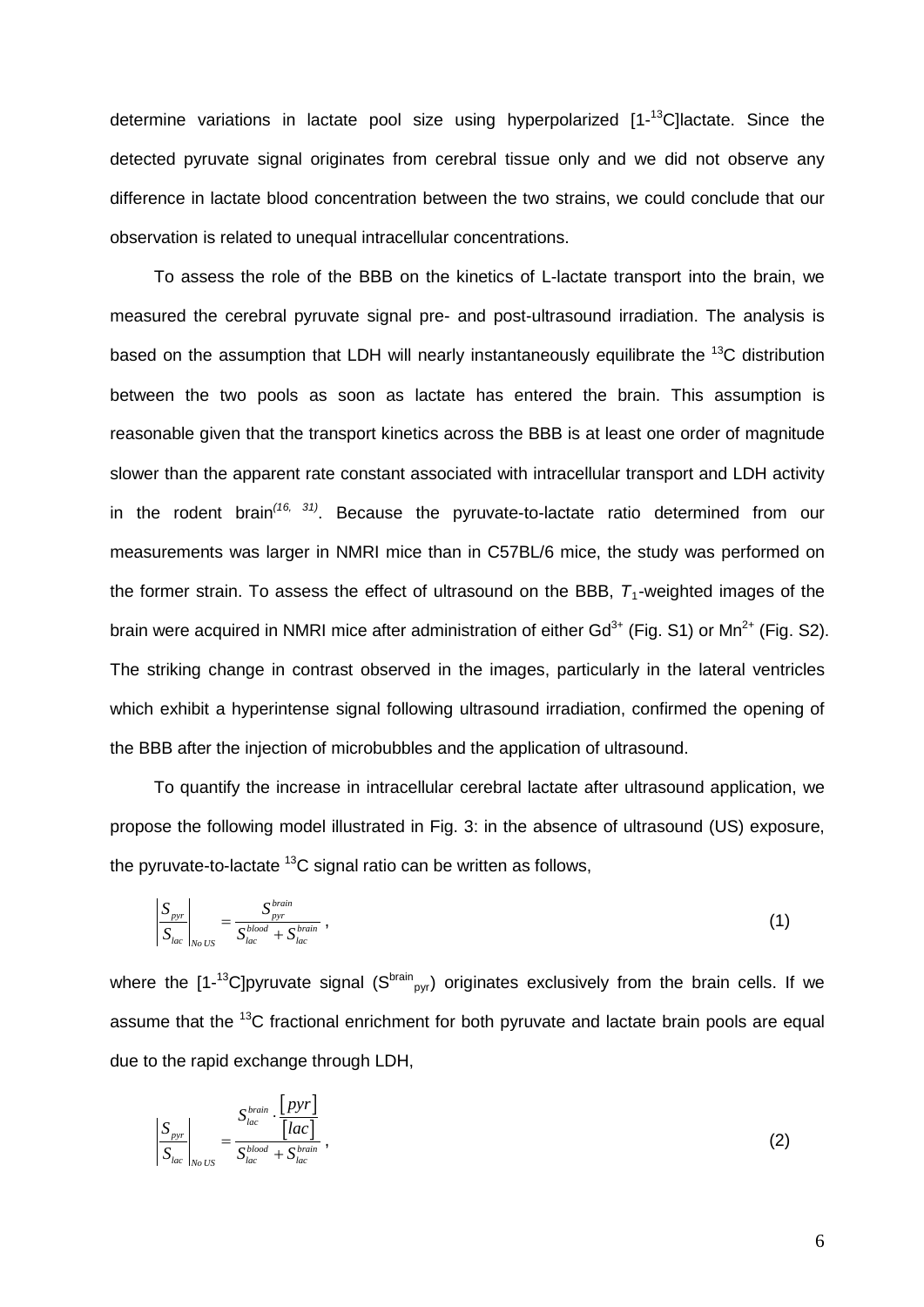where [pyr] and [lac] are the pyruvate and lactate brain concentrations, respectively. When the brain is exposed to ultrasound irradiation,  $S_{lac}^{brain}$  can be replaced by  $S_{lac}^{brain} \cdot (1+\delta)$ , with  $\delta$  the portion of <sup>13</sup>C signal originating from the increase in brain lactate during the measurement. We obtain

$$
\left|\frac{S_{pyr}}{S_{lac}}\right|_{US} = \frac{S_{lac}^{brain} \cdot (1+\delta) \frac{[pyr]}{[lac]}}{S_{lac}^{block} + S_{lac}^{brain}},
$$
\n(3)

where  $S_{\text{lac}}^{\text{blood}}$  is assumed to be identical in both cases because the reduction of blood lactate due to higher cerebral uptake is negligible, and that  $S_{lac}^{blood} + S_{lac}^{brain} >> \delta \cdot S_{lac}^{brain}$ *brain*  $S_{\text{lac}}^{\text{blood}} + S_{\text{lac}}^{\text{brain}} >> \delta \cdot S_{\text{lac}}^{\text{brain}}$  to approximate the denominator from  $S_{lac}^{blood} + S_{lac}^{brain} \cdot (1+\delta)$  to  $S_{lac}^{blood} + S_{lac}^{brain}$ . Therefore, the change in <sup>13</sup>C signal ratio induced by the application of ultrasound is reduced to

$$
\left|\frac{S_{pyr}}{S_{lac}}\right|_{US} = \left|\frac{S_{pyr}}{S_{lac}}\right|_{No\text{ }US} \cdot \left(1+\delta\right). \tag{4}
$$

The pyruvate-to-lactate ratio measured in mice exposed to ultrasound irradiation was significantly higher than in mice that did not experience ultrasound exposure (Fig. 5). The 28±3% increase (p<0.05) post ultrasound demonstrates that the BBB limits the transport of lactate into the brain. Although the difference in bicarbonate-to-lactate ratio did not quite reach significance (p=0.45), most likely because of low SNR, the observed trend towards increased conversion also points in the direction of an increased lactate transport rate post ultrasound.

It has been shown that the intracellular and extracellular hyperpolarized [1-<sup>13</sup>C]lactate signals can be separated *in vitro[\(32\)](#page-17-6)* . It was however not possible to achieve the required spectral resolution in the present *in vivo* study. As a consequence, we could not deduce the Michaelis-Menten constants associated with BBB transport. However, because of the rapid exchange catalyzed by LDH, the detection of cerebral pyruvate provides an indirect readout of lactate transport into the brain. In fact, the increase in pyruvate-to-lactate ratio following ultrasound irradiation corresponds to a quantitative measurement of the increased cerebral lactate uptake,  $\delta$  (see Equation 4). We conclude that the application of ultrasound led to an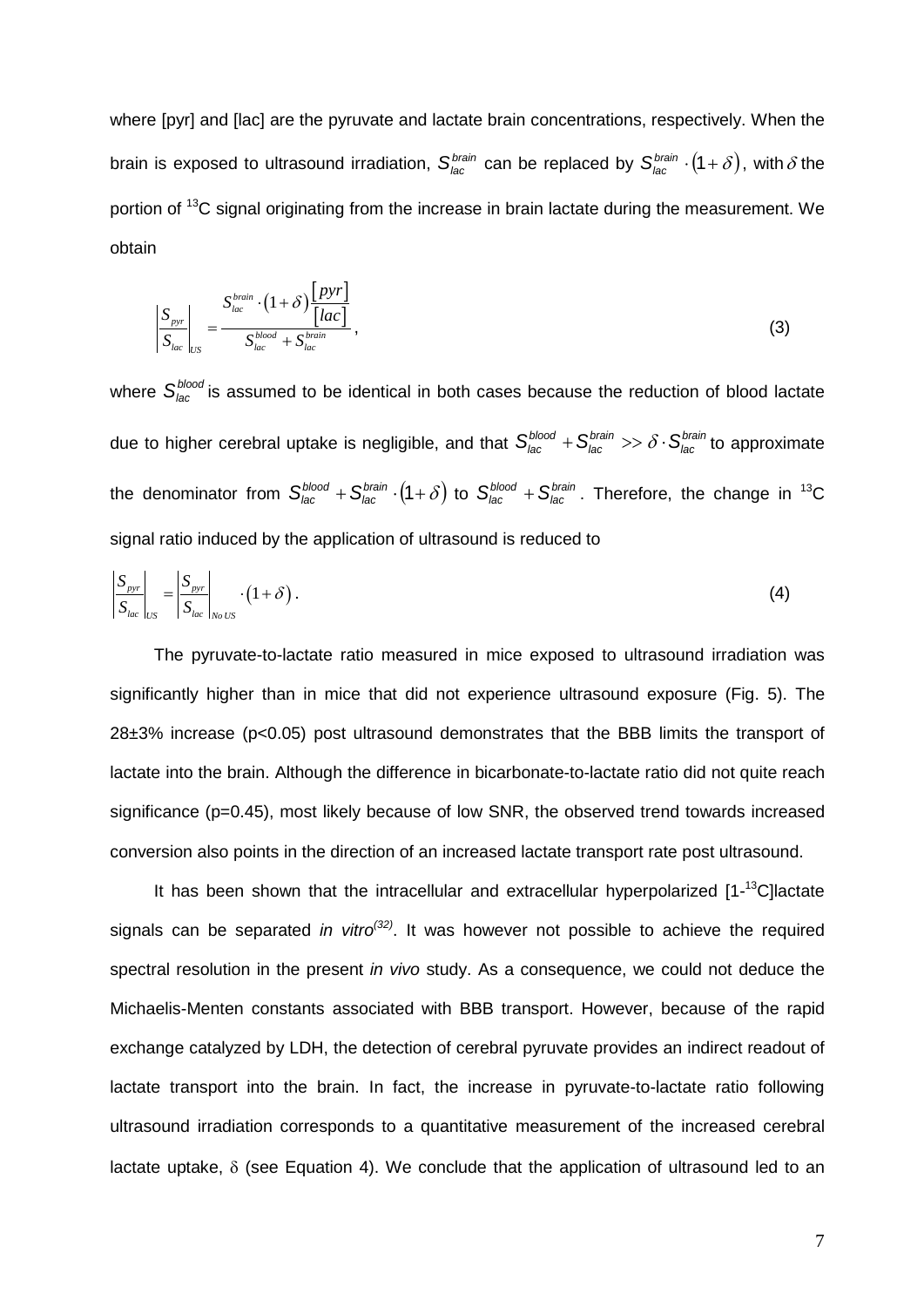increase of 28±3% of cerebral lactate within the 75 s experiment. It was previously demonstrated that lactate flux through the BBB via non-facilitated transport is roughly identical to the flux via MCTs in the rat brain across a large lactate plasma concentration*[\(33\)](#page-17-7)* . Assuming the uptake via MCTs was not substantially affected by ultrasound, non-facilitated transport would then account for the nearly 30% increase of lactate uptake after opening the BBB. Note that because the pyruvate and bicarbonate signals originate from the intracellular compartment, their intensity will not be affected by a potential variation in extracellular pH that may result from the opening of the BBB.

Using  $V_{max}$  = 300 nmol⋅g<sup>-1</sup>⋅min<sup>-1</sup> and  $K_M$  = 13 mM as the Michaelis-Menten constants for the kinetics of lactate transport across the BBB*[\(8\)](#page-15-6)* , we estimate for a 700 mg mouse brain (42 g body weight corresponds to 0.017 ⋅ 42 = 0.7 g brain weight for a male*[\(34\)](#page-17-8)* ), with 13 mM lactate in the blood, that approximately  $150 \cdot 0.7 \cdot 75 / 60 = 130$  nmol of lactate entered the brain during the 75 s experiment. This is consistent with the results obtained in NMRI mice using thermally polarized  $[3-13]$ C]lactate, where 516 nmol was estimated to be taken up by the brain within 5 min of a bolus injection (with a nearly 5 times higher lactate dose than in the present study)*[\(35\)](#page-17-9)* . It can therefore be concluded that the method herein presented allows for the detection of a 130  $\cdot$  0.28  $\approx$  36 nmol increase in lactate uptake upon BBB opening by ultrasound, demonstrating the high sensitivity of hyperpolarized  $^{13}$ C MRS for studying cerebral metabolism<sup>[\(36\)](#page-17-10)</sup>. For future hyperpolarized <sup>13</sup>C MR imaging studies aiming at correlating the spatio-temporal evolution of the BBB opening with hyperpolarized  $^{13}$ C MRI, it would be necessary to determine the spatio-temporal delivery of small molecules like  $^{13}$ C-lactate as was done by Choi et al. with Gd-based contrast agents*[\(37\)](#page-17-11)* .

The dynamics of substrate transport across the BBB has previously been studied using hyperpolarized <sup>13</sup>C MR. Hurd *et al.* looked at the cerebral metabolism of [1-<sup>13</sup>C]pyruvate<sup>[\(16\)](#page-16-4)</sup> and ethyl [1- 13C]pyruvate*[\(31\)](#page-17-5)* . Because the flux through MCTs is on the order of 4 times slower for pyruvate than for lactate<sup>[\(38\)](#page-17-12)</sup>, and the pyruvate plasma concentration largely exceeded  $K_M$ , it can be assumed that MCTs were saturated following the injection of hyperpolarized  $^{13}$ C-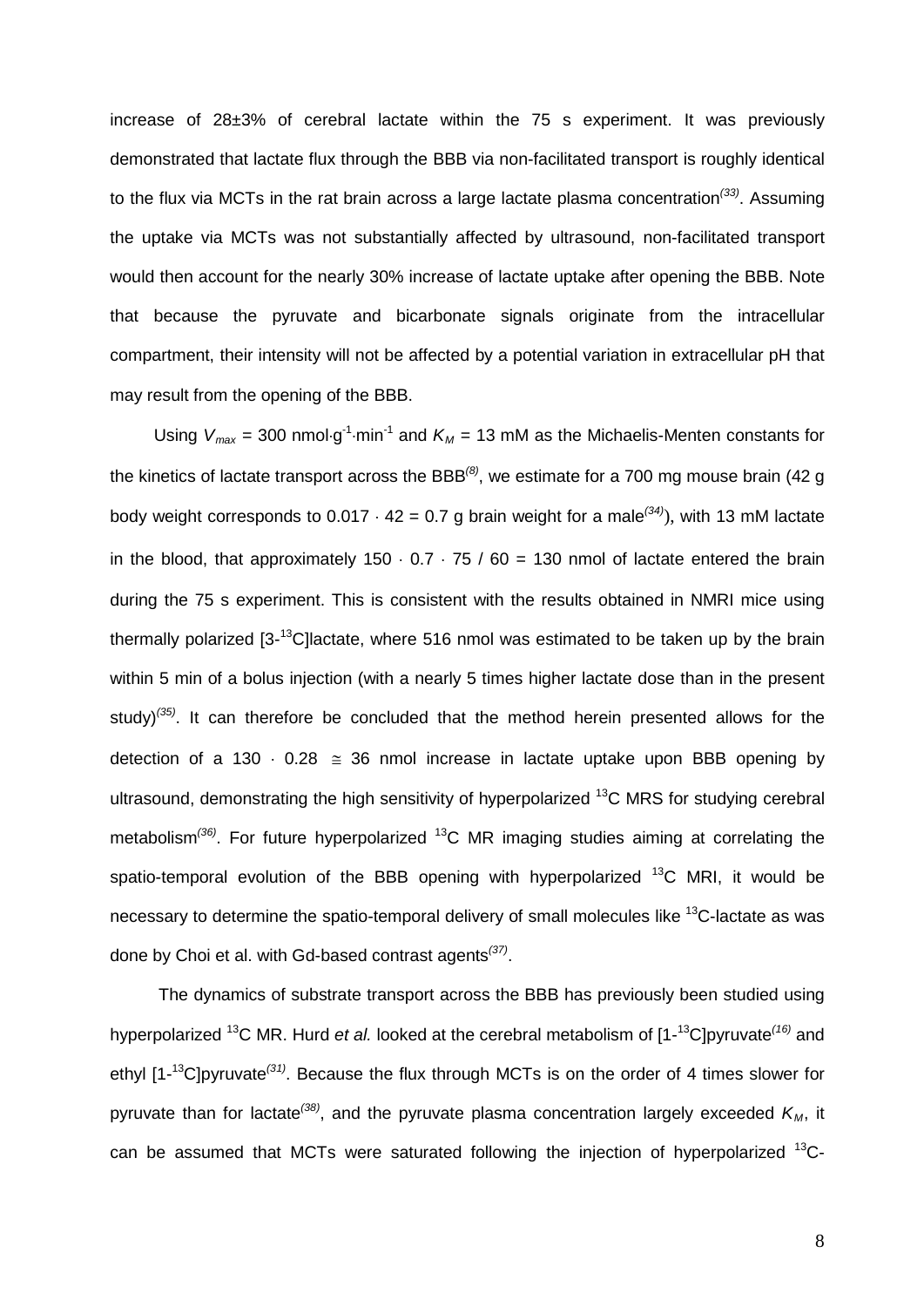pyruvate. Consequently, the non-saturable flux could be considered as the main contribution to transport across the BBB, but the more hydrophobic precursor ethyl [1-<sup>13</sup>C]pyruvate crossed the BBB much faster and resulted greater cerebral [1-<sup>13</sup>C]lactate production. Although the results of this previous study are of high importance in the context of hyperpolarized  $^{13}$ C MR because  $13C$ -pyruvate is by far the most widely used substrate and to date the only one used in humans, the authors highlighted that the contribution of extracellular  $^{13}$ C lactate to the measured brain signal is difficult to estimate. For this reason, injecting hyperpolarized <sup>13</sup>Clactate is an interesting alternative because the signal from its metabolic product pyruvate is purely intracellular. In fact, both pyruvate and lactate concentrations stay near physiological range following the injection of a bolus of hyperpolarized  $^{13}$ C-lactate. The disadvantages of using hyperpolarized  $^{13}$ C-lactate are that the fractional  $^{13}$ C enrichment of brain lactate during the timeframe of the experiment is limited and the pool size of pyruvate is small, leading to lower sensitivity as compared to experiments done with hyperpolarized  $^{13}$ C-pyruvate. It is however worth noting that the bicarbonate signal intensity is not substantially larger in experiments with hyperpolarized  $^{13}$ C-pyruvate with similar  $^{13}$ C polarization level using the same equipment <sup>[\(39\)](#page-17-13)</sup>. It can also be mentioned here that the use of sodium lactate instead of lactic acid, which is considerable less stable, highly simplifies sample preparation and precludes the need for adding sodium hydroxide to reach physiological pH in the hyperpolarized <sup>13</sup>C-lactate solution prior to injection. Note finally that alternative hyperpolarized 13C MR approaches based on flow*[\(40\)](#page-17-14)* , chemical shift*[\(32,](#page-17-6) [41\)](#page-18-0)* , and diffusion weighting measurements*[\(42,](#page-18-1) [43\)](#page-18-2)* could be used to study the impact of ultrasound on transport dynamics of small molecules across the BBB.

# **CONCLUSION**

We demonstrated that L-lactate transport across the BBB can be observed using hyperpolarized <sup>13</sup>C-lactate and we deduced that its transport is limited by the BBB. Our findings show that the equilibration between plasma and brain lactate is not instantaneous and that the BBB can restrict diffusion into the brain by nearly 30% at high plasma lactate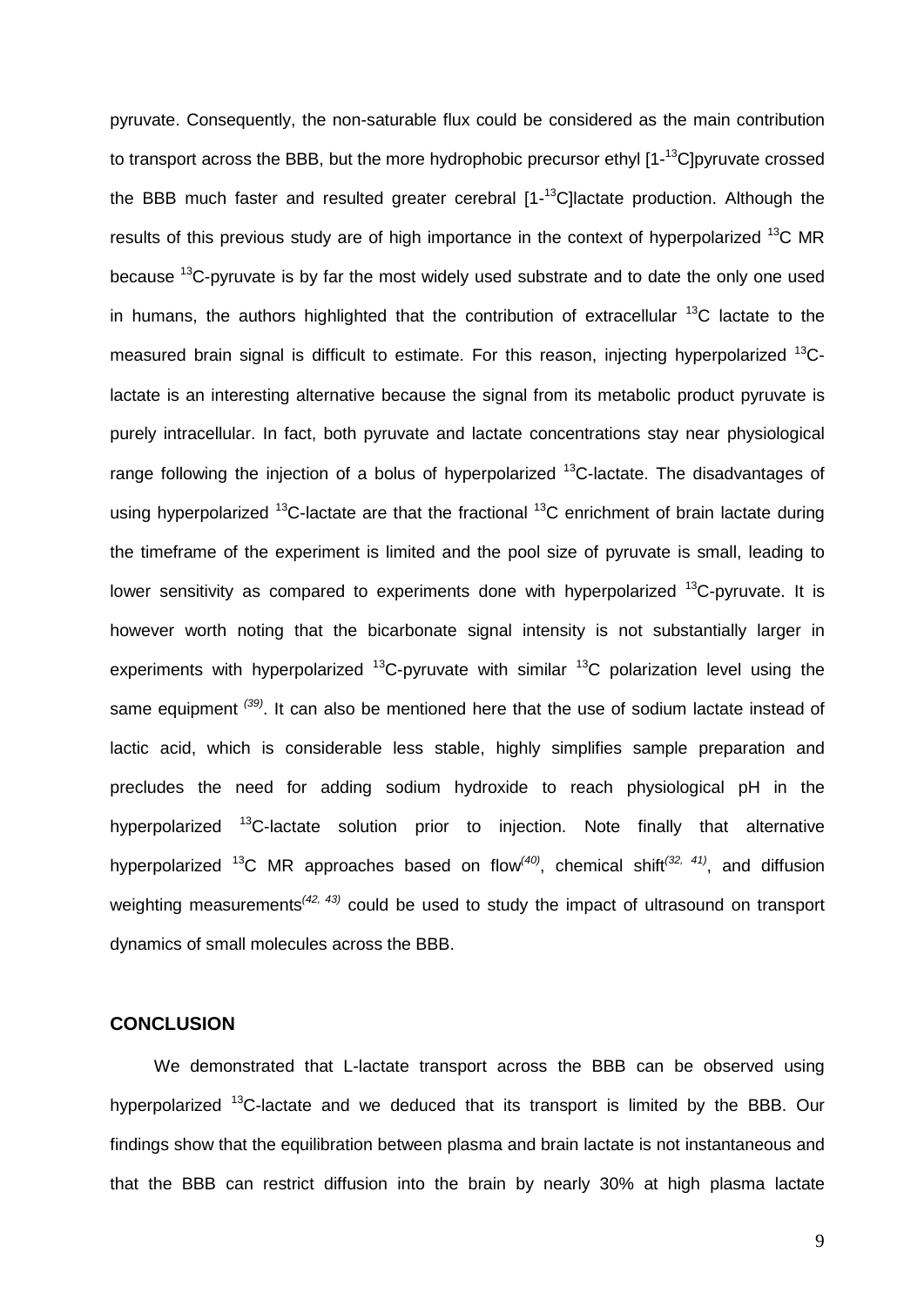concentration. We also deduced that, although an exact determination of metabolite concentrations is challenging using hyperpolarized  $^{13}$ C, variations of less than 40 nmol in cerebral lactate uptake can be detected. Our study shows that  $[1 - 13C]$ lactate is a promising molecule for studying cerebral metabolism by hyperpolarized  $^{13}$ C MRS since the injected substrate and its metabolites, namely pyruvate and bicarbonate, remain and can be detected at near physiological concentration. Hyperpolarized  $^{13}$ C-lactate could also be potentially considered as a non-toxic alternative to lanthanide-based contrast agents for diagnosing brain tumors through the evaluation of BBB integrity by MRI.

#### **MATERIALS AND METHODS**

All experiments were conducted in accordance with the Animal Research: Reporting of In Vivo Experiments (ARRIVE) guidelines and were approved by the local regulatory body of the Canton Vaud, Switzerland (Service de la consommation et des affaires vétérinaires, Affaires vétérinaires, Canton de Vaud, Suisse). All animals were purchased from Charles River Laboratories (Châtillon-sur-Chalaronne, France).

#### **Animal preparation and injection protocol**

A total of 7 C57BL/6J mice (29.1  $\pm$  1.5 g, 10 – 24 weeks, male) and 17 NMRI mice (41.7 ± 1.4 g, 10 - 24 weeks, male) were purchased for the magnetic resonance (MR) experiments. All mice were anesthetized using 1.5-2% isoflurane in air containing 50% oxygen (1 L/min). A 12-cm long home-made catheter was introduced into the femoral vein 60 min before each hyperpolarized <sup>13</sup>C MRS experiment. Animal physiology, e.g. body temperature and respiration rate, were monitored and maintained stable during the experiments by controlling the temperature of circulating warm water and the amount of isoflurane delivered to the animal. The animals were euthanized in accordance with local guidelines at the end of each hyperpolarized <sup>13</sup>C MRS experiment.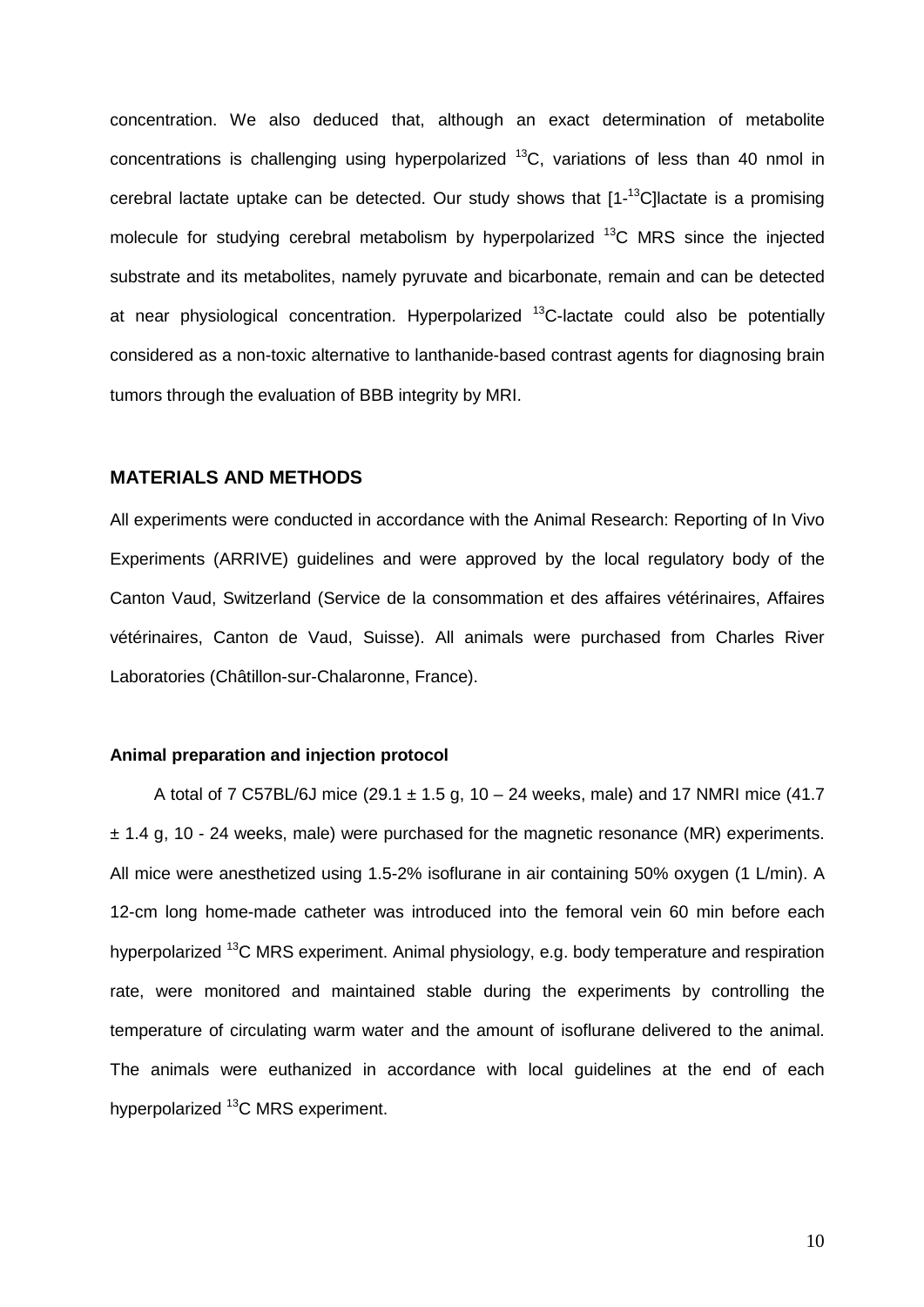## **Preparation of hyperpolarized [1- 13C]lactate solution**

A mixture of sodium [1-<sup>13</sup>C]lactate solution (45-55 % (w/w) in H<sub>2</sub>O, 99 atom % <sup>13</sup>C) and  $d_8$ -glycerol (1:1 w/w) doped with 50 mM 4-hydroxy-2,2,6,6-tetramethylpiperidin-1-oxyl (TEMPOL) radical was warmed for 15 min in a water bath at 50°C*[\(17-22\)](#page-16-5)* . All chemicals were purchased from Sigma-Aldrich (Buchs, Switzerland). A total volume of 0.2 mL of  $2 \pm 0.5$  µL frozen beads were prepared in liquid nitrogen and placed into a polytetrafluoroethylene (PTFE) sample cup described in a previous publication<sup>[\(44\)](#page-18-3)</sup>. The cup was then loaded into a 5 T homebuilt DNP polarizer and polarized at 1  $\pm$  0.05 K and 140.18 GHz with a millimeter-wave power output of 50 mW<sup>[\(45\)](#page-18-4)</sup>. The solid-state <sup>13</sup>C polarization build-up was monitored by applying a 5° radiofrequency (rf) pulse every 5 min.

#### *In vivo* **hyperpolarized 13C MRS**

All *in vivo* MR acquisitions were performed with a Direct Drive spectrometer (Agilent, Palo Alto, CA, USA) interfaced to an actively-shielded 9.4-T magnet with a 31-cm horizontal bore (Magnex Scientific, Abingdon, UK) using a home-built dual-channel surface coil consisting of 12-mm diameter quadrature  ${}^{1}H$  loops and an 8-mm diameter  ${}^{13}C$  surface coil. After having positioned the animal inside the magnet, series of axial, sagittal and coronal 2D images were acquired using a gradient echo sequence (TR = 50 ms, TE = 3 ms, field of view =  $30 \times 30$  mm, matrix =128  $\times$  128, flip angle = 30°) from which the volume of interest (VOI) was selected. The static magnetic field was shimmed in a 75  $\mu$ L (3 x 5 x 5 mm<sup>3</sup>) voxel to reduce the localized proton line width to 20 Hz using the FAST(EST)MAP protocol*[\(46\)](#page-18-5)* .

After 2 h of polarization, the frozen beads were rapidly dissolved in 6 mL of superheated  $D_2$ O and transferred into the separator/infusion pump<sup>[\(44,](#page-18-3) [47\)](#page-18-6)</sup>, which was located inside the magnet bore in 2 s. A <sup>13</sup>C polarization of 10  $\pm$  2% was measured at the time of injection inside the pump as described in a previous publication*[\(47\)](#page-18-6)* . The concentration of the infusate, measured afterwards in a high-resolution NMR system, was 110  $\pm$  20 mM. Either 200 µL (for 7 C57BL/6 mice) or 300  $\mu$ L (for 12 NMRI mice) of hyperpolarized  $[1 - 13]$ C]lactate solution was injected within 5 s, corresponding to a volume-to-weight ratio of about 7 µL/g. The blood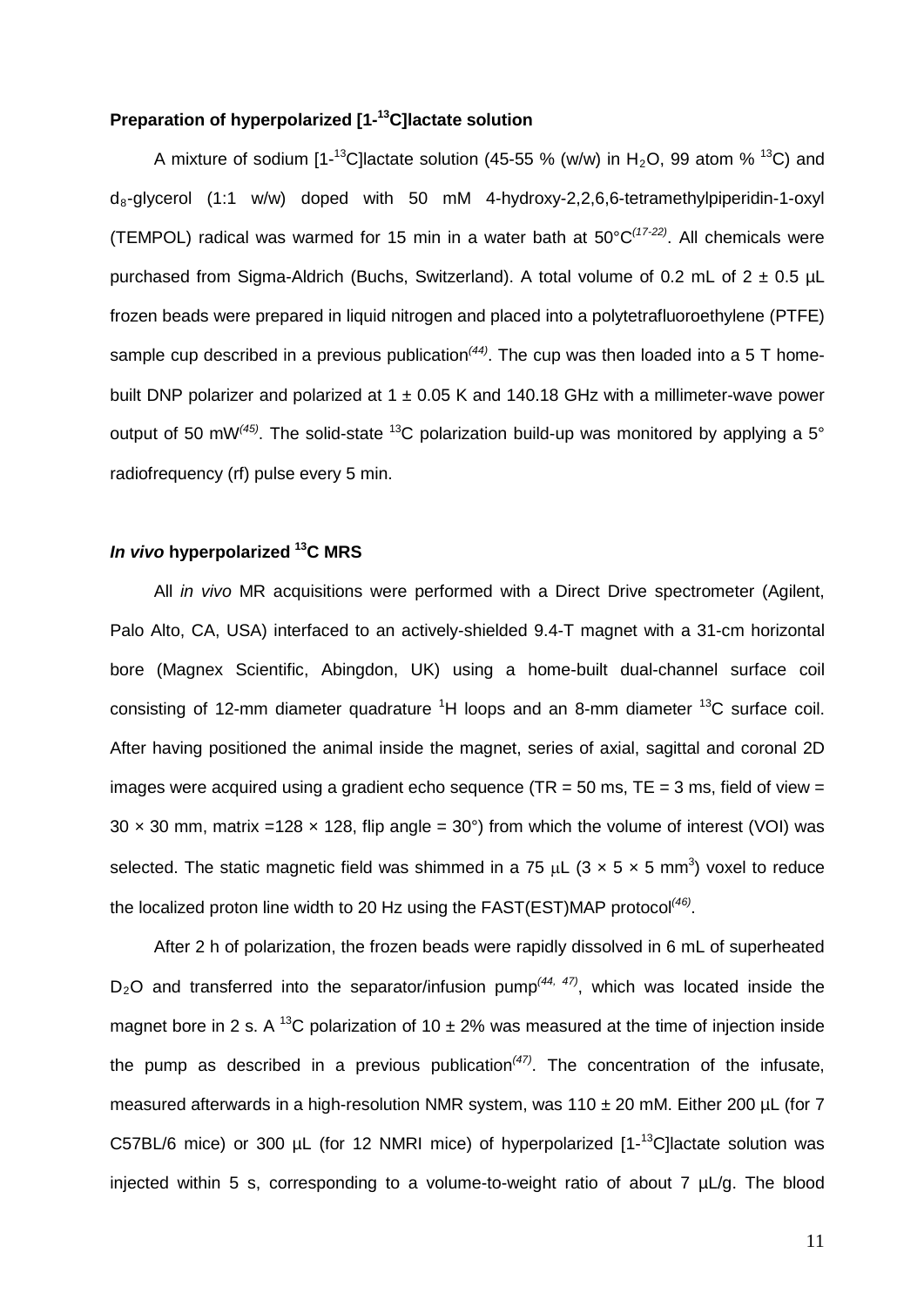concentration at the end of the injection was estimated to be 13±3 mM. Starting 5 s after dissolution, 40 single-pulse  $^{13}$ C acquisitions were sequentially recorded every 3 s using 30 $^{\circ}$ adiabatic rf pulses (BIR4) with <sup>1</sup>H decoupling during acquisition (WALTZ-16). Localization was achieved by placing the surface coil on top of the mouse head. The adiabatic pulse offset and power were set such as to ensure a homogeneous 30° excitation of substrate and metabolite resonances within the entire VOI.

After inducing the BBB opening in NMRI mice, hyperpolarized [1-<sup>13</sup>C]lactate was injected using the same protocol as the one used without ultrasound application.

#### **Quantitative real-time PCR analysis and blood lactate measurement**

A set of 7 C57BL/6J mice  $(28.4 \pm 0.5 \text{ q}, 10 \text{ weeks}, \text{male})$  and 7 NMRI mice  $(42.4 \pm 1.0 \text{ q}, 10 \text{ miles})$ weeks, male) were dedicated to PCR analyses. Quantitative real-time PCR was performed to measure the expression levels of *Ldha*, *Ldhb*, *Slc16a1* (MCT1), *Slc16a7* (MCT2), and *Slc16a3* (MCT4) transcripts associated with the metabolism of  $[1 - <sup>13</sup>C]$ lactate for both C57BL/6 mice and NMRI mice. Plasma lactate was measured with the lactate oxidase method using a multiassay analyzer (GW7 Micro-Stat, Analox Instruments, London, UK). For the QPCR measure, mice were rapidly killed with a guillotine and brains extracted. 40 mg of brain cortex was directly mixed in lysis solution. RNA was extracted using the Maxwell 16 LEV simplyRNA Cells kit (Promega, ref AS1270) following manufacturer instructions. Reverse transcriptions were performed with the High Capacity RNA-to-cDNA Kit (Life Technologies) according to the manufacturer's instructions. Each reaction was done in 20 µl with 400 ng of mRNA. Quantitative determination of the targeted mRNA sequences were performed with the fast real time PCR system Applied Biosystem 7900HT (Applied Biosystens, Rotkreuz, Switzerland). The following primers (5' to 3') were used: mActinBF031 GCT TCT TTG CAG CTC CTT CGT; mActinbRE94 ATA TCG TCA TCC ATG GCG AAC; mLDHAFo427 TTG TCT CCA GCA AAG ACT ACT GTG T; mLDHARe536 TTT CGC TGG ACC AGG TTG AG; mLDHBFo312 GCA GCA CGG GAG CTT GTT; mLDHBRe389 CAA TCT TAG AGT TGG CTG TCA CAG A; mMCT1Fo1361 AAT GCT GCC CTG TCC TCC TA; mMCT1Re1441 CCC AGT ACG TGT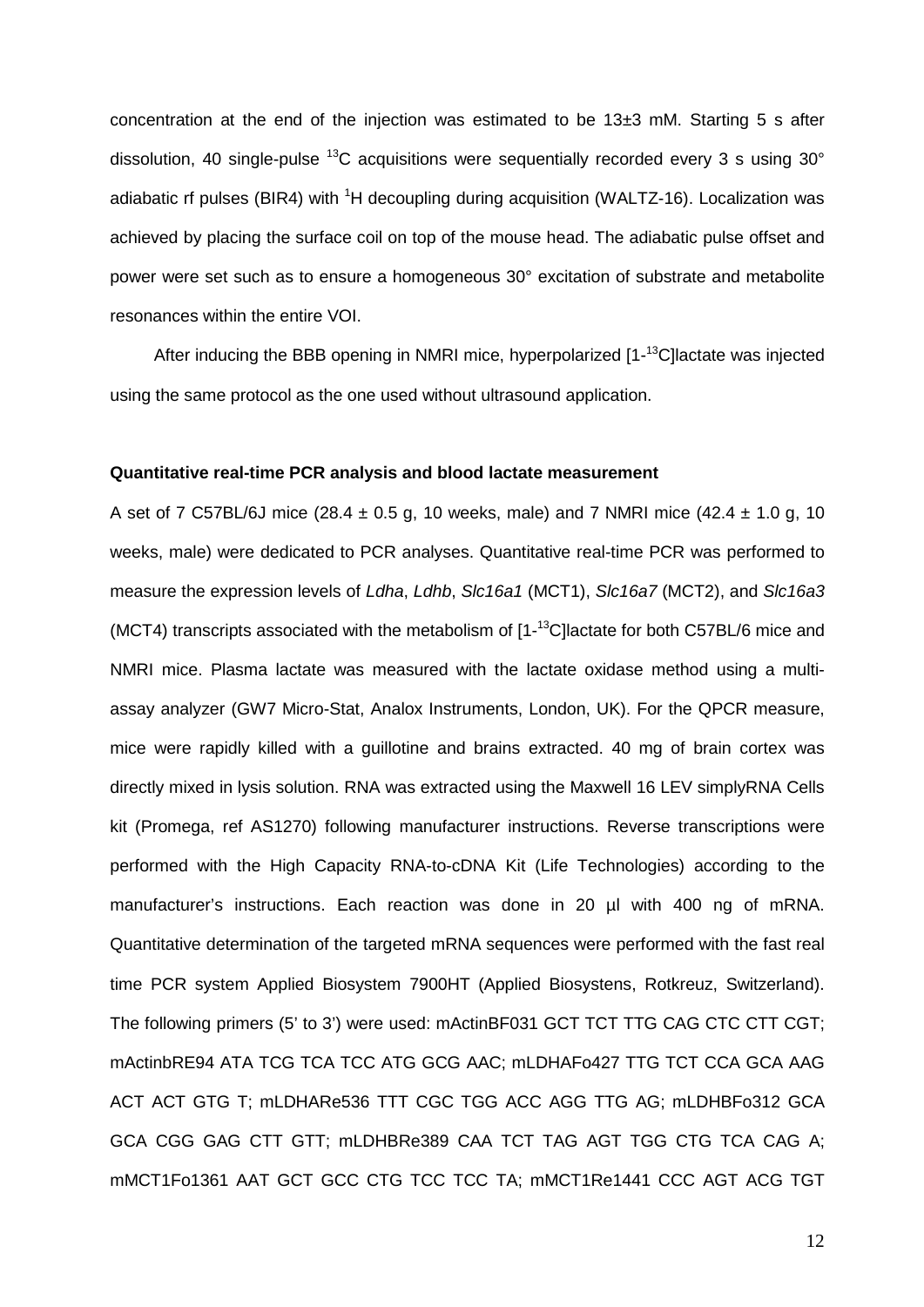ATT TGT AGT CTC CAT; mMCT2Fo755 CAG CAA CAG CGT GAT AGA GCT T; mMCT2Re830 TGG TTG CAG GTT GAA TGC TAA T; mMCT4Fo320 TCT GCA GAA GCA TTA TCC AGA TCT A; mMCT4Re407 ATG ATG AGG GAA GGC TGG AA. Gene expression data were analyzed using an Excel macro from Frontiers in Genetics (RT-PCR analysis-macro version 1.1). The average quantities were normalized to a normalization factor obtained by calculating the geometric mean of the most stable reference gene*[\(48\)](#page-18-7)* . For the normalization factor, we tested the β-actin, cyclophilin, hypoxanthine guanine phosphoribosyl transferase and TATA box binding protein genes and chose β-actin as it was the most stable gene in our study.

#### **Protocol for BBB opening**

The BBB was opened using a previously described method*[\(49\)](#page-18-8)* . In brief, a circular singleelement ultrasound transducer (model A306S-SU, Olympus NDT) with a diameter of 13 mm and a center frequency of 2.25 MHz was used in this study. Using a stereotaxic instrument, the transducer was positioned at its natural focal distance (58 mm) in a column of degassed water (contained by a thin plastic film) placed directly over the mouse brain. The transducer was driven by a 47 dB power amplifier (model RF0510-200; RFPA, France), which was fed by a periodic pulse sequence from a signal generator (model 33220A, Agilent, Santa Clara, CA). The pulse sequence consisted of bursts of 2.15 MHz sinusoidal pulses with 50,000 cycles per burst and a burst period of 64 ms. The pulse amplitude was calibrated to generate negative acoustic pressure peaks of 0.5 MPa at the center of the natural focus of transducer. Power output of the ultrasonic transducer was calibrated in a water bath using a needle hydrophone (1-mm diameter needle hydrophone probe containing a 28-µm thick gold electroded polyvinylidene fluoride film, Precision Acoustics Ltd, UK).

Prior to the application of ultrasonic excitation, hair was removed from the mouse scalp using an electric trimmer. Ultrasound gel was placed on the scalp and the water column was lowered onto the head. A 100µL bolus of sulfur hexafluoride microbubbles with phospholipid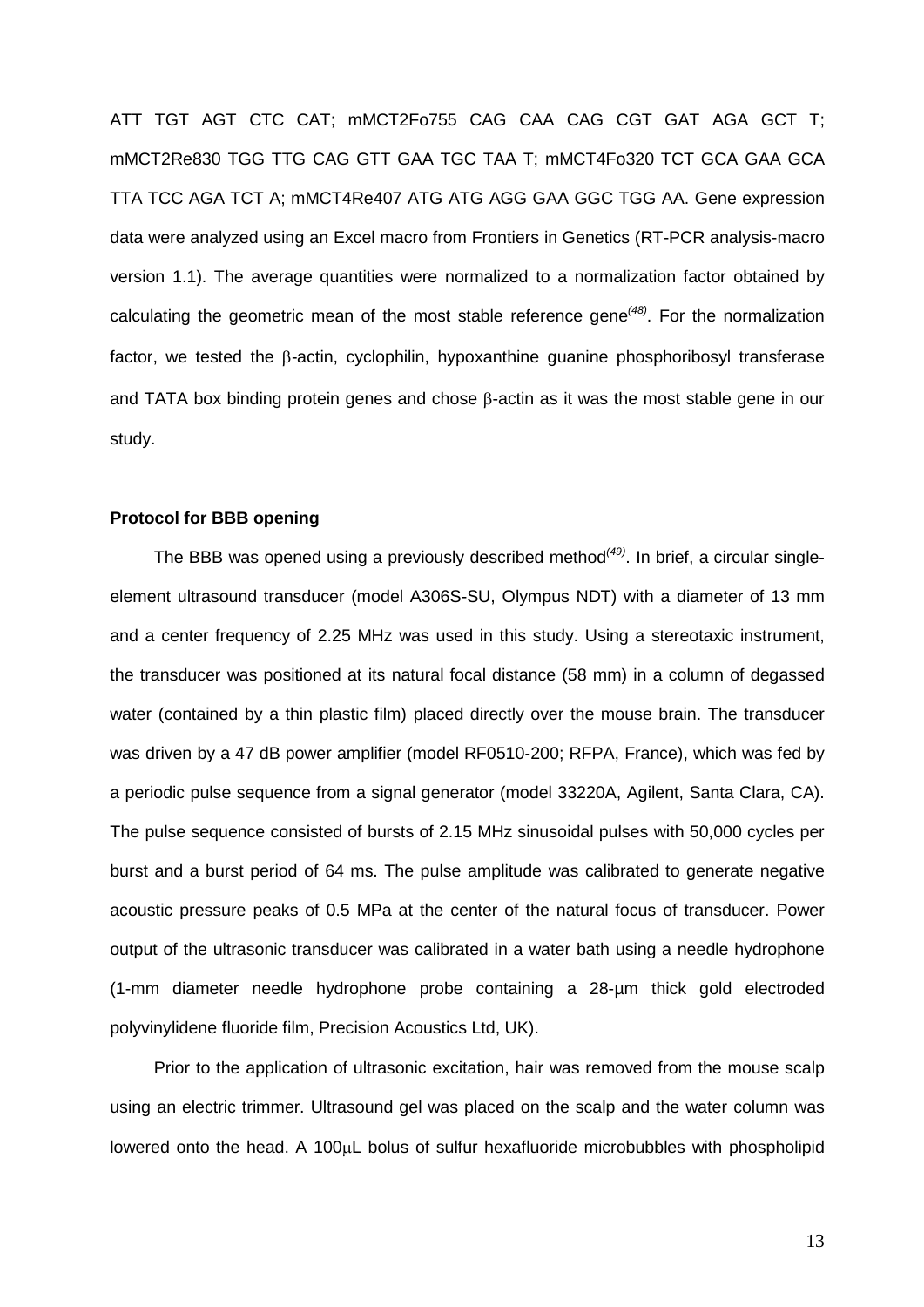shell (SonoVue, Bracco Imaging, Milan, Italy) was administered through the femoral vein within 5 s, about 1 min before ultrasound irradiation. Following microbubble injection, the ultrasound pulse sequence was initiated and maintained for 10 min. Note that to insure an effective opening of the BBB, we applied a substantially longer pulse (10 min instead of 3 min) than in the original protocol published by Howles et al.*[\(49\)](#page-18-8)* . We did however not specifically quantify skull attenuation in this study but it was previously demonstrated that the opening of the BBB in mice can be induced with ultrasound without craniotomy by compensating for the about 20% attenuation in pressure amplitude*[\(50\)](#page-18-9)* .

The efficacy of the protocol to open the BBB was evaluated via  $T_1$ -weighted MRI scans using either a gadolinium-based contrast agent, Gadoteridol (ProHance, Bracco Imaging, Milan, Italy), injected intraperitoneally 20 min before imaging at a concentration of 2 mmol/kg, or a 100 mM MnCl<sub>2</sub> solution (Sigma-Aldrich, Buchs, Switzerland) injected intraperitoneally 30 min before imaging at a concentration of 0.4 mmol/kg*[\(51\)](#page-18-10)* . We used a three-dimensional spoiled gradient-recalled (SPGR) MRI sequence with the following parameters <sup>[\(49\)](#page-18-8)</sup>: pulse repetition (TR) = 25 ms; echo time = 6 ms; flip angle =  $30^{\circ}$ ; field of view =  $20 \times 20 \times 16$ ; matrix =  $256 \times 256 \times$ 32; number of averages = 4.

## **13C MRS data analysis**

A non-linear least-squares quantification algorithm, AMARES, as implemented in the jMRUI software package*[\(52\)](#page-18-11)* , was used to fit the 13C MRS data. The spectra were corrected for phase and DC offset. Soft constraints were imposed to peak frequencies (171.0–171.2 ppm for pyruvate, 161.0-161.4 ppm for bicarbonate and 183.2–183.6 ppm for lactate) and line widths (FWHM = 10–30 Hz) and the relative phases were fixed to zero. The peak areas of [1-  $13$ C]lactate, [1- $13$ C]pyruvate and [ $13$ C]bicarbonate were quantified, averaged over 25 acquisitions (sum of the  $2^{nd}$  to  $26^{th}$  spectra, corresponding to a total acquisition time of 75 s). and used to compute the pyruvate-to-lactate and bicarbonate-to-lactate ratios. Changes in relative metabolite ratios were used as a measure of kinetic rate changes, because it was demonstrated before that that the kinetic rates obtained from fitting the evolution of the signals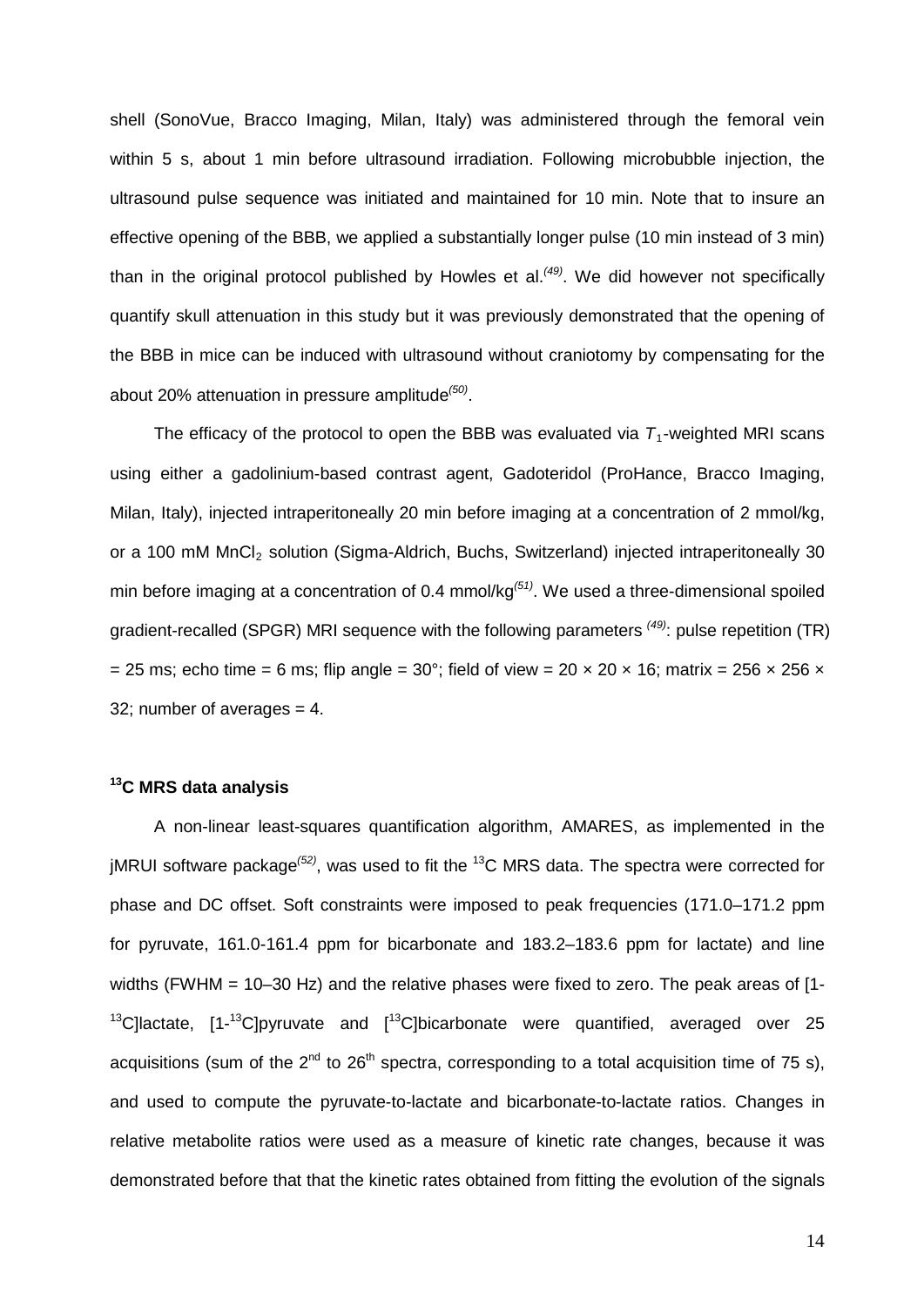of hyperpolarized substrates and its metabolic products are directly proportional to the ratios of the summed spectral signals*[\(53\)](#page-18-12)* . The time range was chosen such as to include only the spectra with a lactate signal-to-noise ratio (SNR) larger than 2.

#### **Statistics**

Statistical analyses were performed using the OriginPro 9.0G software. P values were computed using unpaired or paired Student's *t* test, where appropriate. For the statistical analysis of multiple groups, one-way ANOVA was used followed by Tukey's test. A p-value of 0.05 was considered significant. All data are presented as mean  $\pm$  standard error of the mean (SEM) unless otherwise stated.

# **ASSOCIATED CONTENT**

## **Supporting information**

Supplementary figures displaying two sets of  $T_1$ -weighted  ${}^{1}$ H MRI images demonstrating that the BBB was open after the application of ultrasound on the mouse head as described in the Materials and Methods section.

# **AUTHOR INFORMATION**

## **Corresponding Author**

\*E-mail: **[arnaud.comment@ge.com](mailto:arnaud.comment@ge.com)**

#### **ORCID**

Arnaud Comment: [0000-0002-8484-3448](https://orcid.org/0000-0002-8484-3448)

## **Author Contributions**

YT, MM, and AC designed the study. YT and TC, JAMB performed the *in vivo* experiments. YT and HAIY analyzed the data. JAMB and BL made critical contribution to the analysis of the kinetics data. SL performed and analyzed the QPCR measurements. AC wrote the manuscript. All authors discussed the results and commented on the manuscript.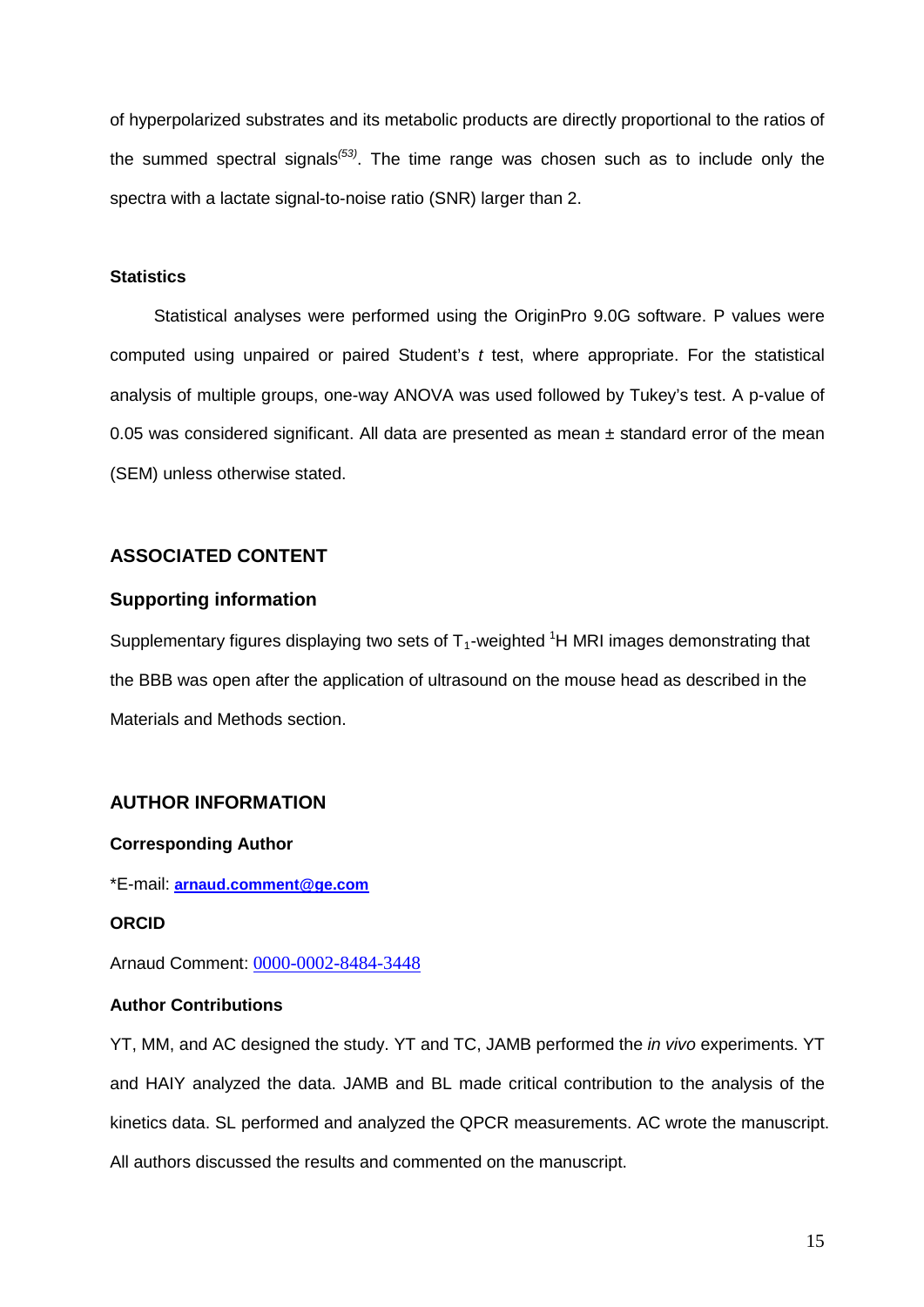# **Funding**

This work is part of a project that has received funding from the European Union's Horizon

2020 European Research Council (ERC Consolidator Grant) under grant agreement No

682574 (ASSIMILES) and was supported by the Swiss National Science Foundation (grant

PP00P2\_133562).

# **Conflict of Interest**

Arnaud Comment is currently employed by General Electric Medical Systems Inc.

# **Acknowledgements**

We thank the Centre d'Imagerie BioMédicale (CIBM) of the UNIL, UNIGE, HUG, CHUV,

EPFL, and the Leenards and Jeantet Foundations for its support.

# **REFERENCES**

- <span id="page-15-0"></span>1. Boumezbeur, F., Petersen, K. F., Cline, G. W., Mason, G. F., Behar, K. L., Shulman, G. I., and Rothman, D. L. (2010) The Contribution of Blood Lactate to Brain Energy Metabolism in Humans Measured by Dynamic C-13 Nuclear Magnetic Resonance Spectroscopy, *J. Neurosci. 30*, 13983-13991.
- 2. van Hall, G., Stromstad, M., Rasmussen, P., Jans, O., Zaar, M., Gam, C., Quistorff, B., Secher, N. H., and Nielsen, H. B. (2009) Blood lactate is an important energy source for the human brain, *J. Cereb. Blood Flow Metab. 29*, 1121-1129.
- <span id="page-15-3"></span>3. Wyss, M. T., Jolivet, R., Buck, A., Magistretti, P. J., and Weber, B. (2011) In vivo evidence for lactate as a neuronal energy source, *J. Neurosci. 31*, 7477-7485.
- <span id="page-15-1"></span>4. Jakoby, P., Schmidt, E., Ruminot, I., Gutiérrez, R., Barros, L. F., and Deitmer, J. W. (2014) Higher Transport and Metabolism of Glucose in Astrocytes Compared with Neurons: A Multiphoton Study of Hippocampal and Cerebellar Tissue Slices, *Cereb. Cortex 24*, 222-231.
- <span id="page-15-2"></span>5. Bouzier-Sore, A. K., and Pellerin, L. (2013) Unraveling the complex metabolic nature of astrocytes, *Front. Cell Neurosci. 7*, 179.
- <span id="page-15-4"></span>6. Knudsen, G. M., Pettigrew, K. D., Patlak, C. S., and Paulson, O. B. (1994) Blood-Brain-Barrier Permeability Measurements by Double-Indicator Method Using Intravenous-Injection, *Am. J. Physiol. 266*, H987-H999.
- <span id="page-15-5"></span>7. Tofteng, F., and Larsen, F. S. (2002) Monitoring extracellular concentrations of lactate, glutamate, and glycerol by in vivo microdialysis in the brain during liver transplantation in acute liver failure, *Liver Transplant. 8*, 302-305.
- <span id="page-15-6"></span>8. Knudsen, G. (2012) Blood-Brain Barrier Transport of Lactate, In *Neural Metabolism In Vivo* (Choi, I.-Y., and Gruetter, R., Eds.), pp 755-761, Springer US.
- <span id="page-15-7"></span>9. Dager, S. R., Marro, K. I., Richards, T. L., and Metzger, G. D. (1992) MRS detection of whole brain lactate rise during 1 m sodium lactate infusion in rats, *Biol. Psychiat. 32*, 913-921.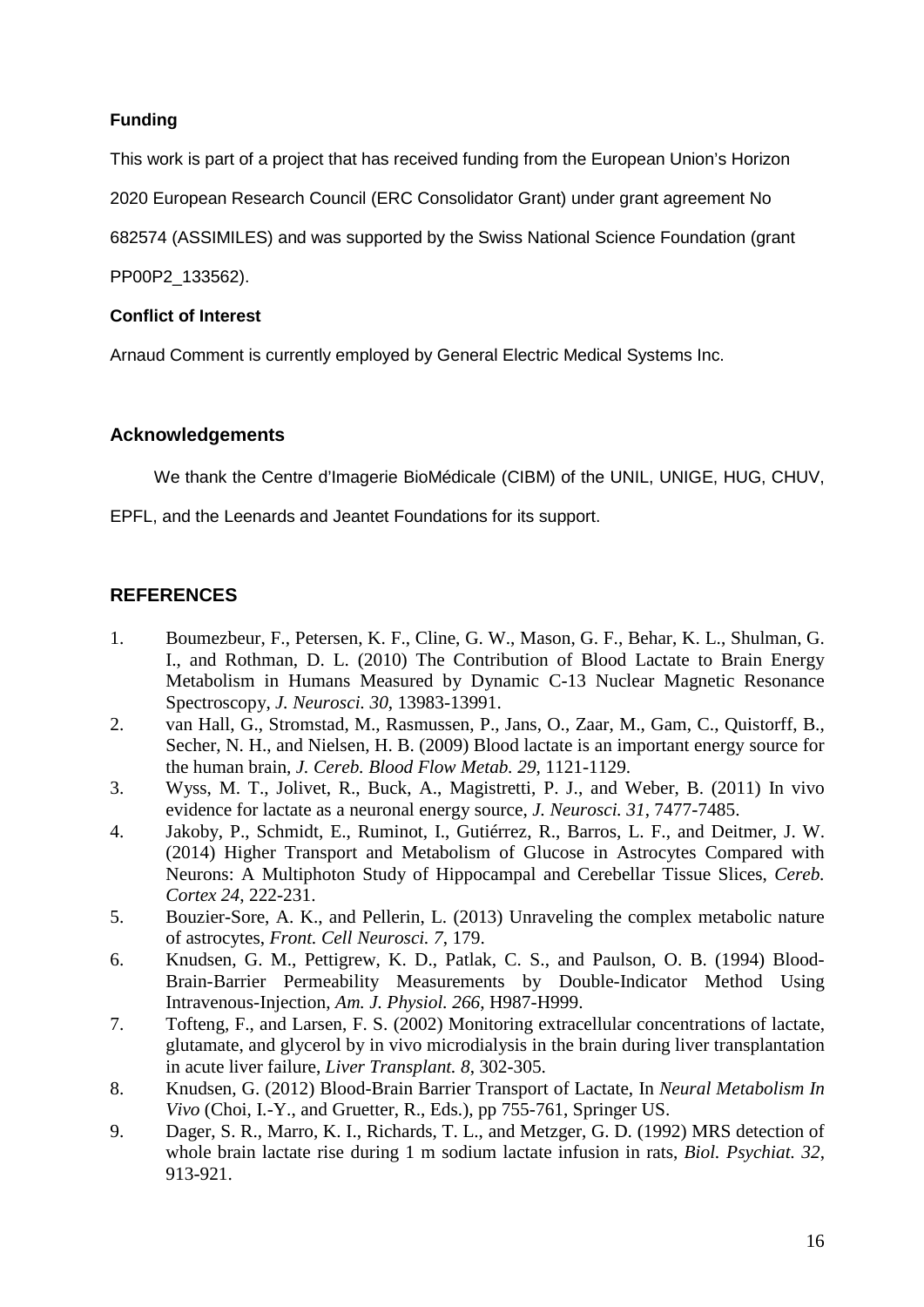- <span id="page-16-0"></span>10. Dager, S. R., Marro, K. I., Richards, T. L., and Metzger, G. D. (1992) Localized magnetic resonance spectroscopy measurement of brain lactate during intravenous lactate infusion in healthy volunteers, *Life Sci. 51*, 973-985.
- <span id="page-16-1"></span>11. Ardenkjaer-Larsen, J. H., Fridlund, B., Gram, A., Hansson, G., Hansson, L., Lerche, M. H., Servin, R., Thaning, M., and Golman, K. (2003) Increase in signal-to-noise ratio of > 10,000 times in liquid-state NMR, *Proc. Natl Acad. Sci. USA 100*, 10158-10163.
- <span id="page-16-2"></span>12. Comment, A., and Merritt, M. E. (2014) Hyperpolarized Magnetic Resonance as a Sensitive Detector of Metabolic Function, *Biochem. 53*, 7333-7357.
- <span id="page-16-3"></span>13. Ward, C. S., Venkatesh, H. S., Chaumeil, M. M., Brandes, A. H., Vancriekinge, M., Dafni, H., Sukumar, S., Nelson, S. J., Vigneron, D. B., Kurhanewicz, J., James, C. D., Haas-Kogan, D. A., and Ronen, S. M. (2010) Noninvasive detection of target modulation following phosphatidylinositol 3-kinase inhibition using hyperpolarized 13C magnetic resonance spectroscopy, *Cancer Res. 70*, 1296-1305.
- 14. Seth, P., Grant, A., Tang, J., Vinogradov, E., Wang, X., Lenkinski, R., and Sukhatme, V. P. (2011) On-target inhibition of tumor fermentative glycolysis as visualized by hyperpolarized pyruvate, *Neoplasia 13*, 60-71.
- 15. Dutta, P., Le, A., Vander Jagt, D. L., Tsukamoto, T., Martinez, G. V., Dang, C. V., and Gillies, R. J. (2013) Evaluation of LDH-A and Glutaminase Inhibition In Vivo by Hyperpolarized 13C-Pyruvate Magnetic Resonance Spectroscopy of Tumors, *Cancer Res. 73*, 4190-4195.
- <span id="page-16-4"></span>16. Hurd, R. E., Yen, Y. F., Tropp, J., Pfefferbaum, A., Spielman, D. M., and Mayer, D. (2010) Cerebral dynamics and metabolism of hyperpolarized [1-(13)C]pyruvate using time-resolved MR spectroscopic imaging, *J. Cereb. Blood Flow Metab. 30*, 1734-1741.
- <span id="page-16-5"></span>17. Bastiaansen, J. M., Yoshihara, H. I., Takado, Y., Gruetter, R., and Comment, A. (2014) Hyperpolarized 13C lactate as a substrate for in vivo metabolic studies in skeletal muscle, *Metabolomics 10*, 986–994.
- 18. Chen, A. P., Kurhanewicz, J., Bok, R., Xu, D., Joun, D., Zhang, V., Nelson, S. J., Hurd, R. E., and Vigneron, D. B. (2008) Feasibility of using hyperpolarized [1-13C]lactate as a substrate for in vivo metabolic 13C MRSI studies, *Magn. Reson. Imaging 26*, 721-726.
- 19. Chen, A. P., Lau, J. Y. C., Alvares, R. D. A., and Cunningham, C. H. (2014) Using [1- 13C]lactic acid for hyperpolarized 13C MR cardiac studies, *Magn. Reson. Med. 73*, 2087-2093.
- <span id="page-16-9"></span>20. Kennedy, B. W., Kettunen, M. I., Hu, D. E., and Brindle, K. M. (2012) Probing lactate dehydrogenase activity in tumors by measuring hydrogen/deuterium exchange in hyperpolarized l-[1-(13)C,U-(2)H]lactate, *J. Am. Chem. Soc. 134*, 4969-4977.
- 21. Mayer, D., Yen, Y. F., Josan, S., Park, J. M., Pfefferbaum, A., Hurd, R. E., and Spielman, D. M. (2012) Application of hyperpolarized [1-(13) C]lactate for the in vivo investigation of cardiac metabolism, *NMR Biomed. 25*, 1119–1124.
- 22. Park, J. M., Josan, S., Mayer, D., Hurd, R. E., Chung, Y., Bendahan, D., Spielman, D. M., and Jue, T. (2015) Hyperpolarized 13C NMR observation of lactate kinetics in skeletal muscle, *J. Exp. Biol. 218*, 3308-3318.
- <span id="page-16-6"></span>23. Hawkins, R. A., Williamson, D. H., and Krebs, H. A. (1971) Ketone-body utilization by adult and suckling rat brain in vivo, *Biochem. J. 122*, 13-18.
- <span id="page-16-7"></span>24. Day, S. E., Kettunen, M. I., Gallagher, F. A., Hu, D. E., Lerche, M., Wolber, J., Golman, K., Ardenkjaer-Larsen, J. H., and Brindle, K. M. (2007) Detecting tumor response to treatment using hyperpolarized (13)C magnetic resonance imaging and spectroscopy, *Nat. Med. 13*, 1382-1387.
- <span id="page-16-8"></span>25. Kettunen, M. I., Hu, D. E., Witney, T. H., McLaughlin, R., Gallagher, F. A., Bohndiek, S. E., Day, S. E., and Brindle, K. M. (2010) Magnetization transfer measurements of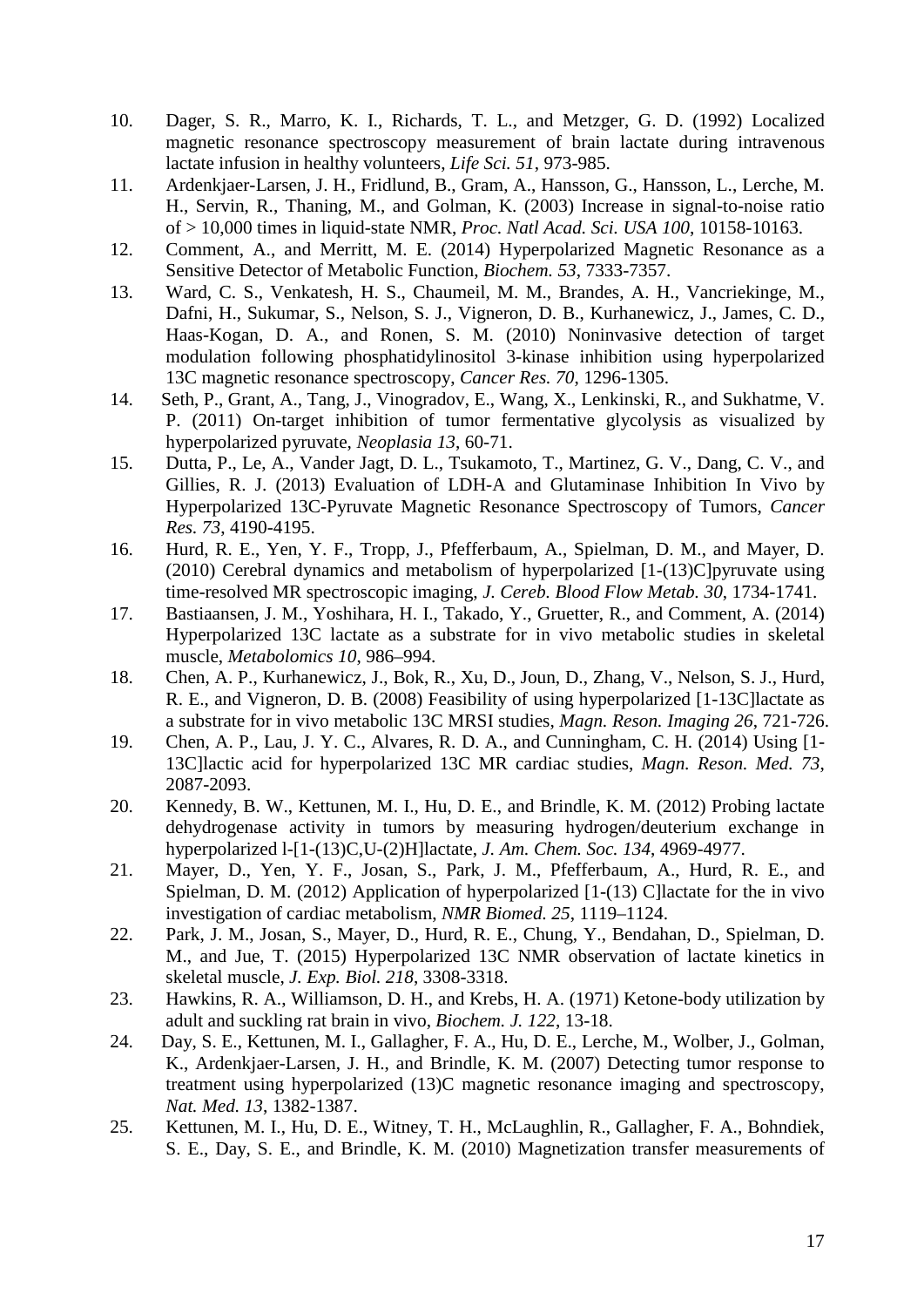exchange between hyperpolarized [1-13C]pyruvate and [1-13C]lactate in a murine lymphoma, *Magn. Reson. Med. 63*, 872-880.

- <span id="page-17-0"></span>26. Kurhanewicz, J., Vigneron, D. B., Brindle, K., Chekmenev, E. Y., Comment, A., Cunningham, C. H., DeBerardinis, R. J., Green, G. G., Leach, M. O., Rajan, S. S., Rizi, R. R., Ross, B. D., Warren, W. S., and Malloy, C. R. (2011) Analysis of Cancer Metabolism by Imaging Hyperpolarized Nuclei: Prospects for Translation to Clinical Research, *Neoplasia 13*, 81-97.
- <span id="page-17-1"></span>27. Meairs, S., and Alonso, A. (2007) Ultrasound, microbubbles and the blood–brain barrier, *Prog. Biophys. Mol. Biol. 93*, 354-362.
- <span id="page-17-2"></span>28. Quistorff, B., and Grunnet, N. (2011) The isoenzyme pattern of LDH does not play a physiological role; except perhaps during fast transitions in energy metabolism, *Aging 3*, 457-460.
- <span id="page-17-3"></span>29. Ross, J. M., Oberg, J., Brene, S., Coppotelli, G., Terzioglu, M., Pernold, K., Goiny, M., Sitnikov, R., Kehr, J., Trifunovic, A., Larsson, N. G., Hoffer, B. J., and Olson, L. (2010) High brain lactate is a hallmark of aging and caused by a shift in the lactate dehydrogenase A/B ratio, *Proc. Natl Acad. Sci. USA 107*, 20087-20092.
- <span id="page-17-4"></span>30. Schwarcz, A., Natt, O., Watanabe, T., Boretius, S., Frahm, J., and Michaelis, T. (2003) Localized proton MRS of cerebral metabolite profiles in different mouse strains, *Magn. Reson. Med. 49*, 822-827.
- <span id="page-17-5"></span>31. Hurd, R. E., Yen, Y. F., Mayer, D., Chen, A., Wilson, D., Kohler, S., Bok, R., Vigneron, D., Kurhanewicz, J., Tropp, J., Spielman, D., and Pfefferbaum, A. (2010) Metabolic Imaging in the Anesthetized Rat Brain Using Hyperpolarized [1-(13)C] Pyruvate and [1-(13)C] Ethyl Pyruvate, *Magn. Reson. Med. 63*, 1137-1143.
- <span id="page-17-6"></span>32. Breukels, V., Jansen, K. C., van Heijster, F., Capozzi, A., van Bentum, P. J. M., Schalken, J., Comment, A., and Scheenen, T. W. J. (2015) Direct dynamic measurement of intracellular and extracellular lactate in small-volume cell suspensions with 13C hyperpolarised NMR, *NMR Biomed. 28*, 1040–1048.
- <span id="page-17-7"></span>33. LaManna, J. C., Harrington, J. F., Vendel, L. M., Abi-Saleh, K., Lust, W. D., and Harik, S. I. (1993) Regional blood-brain lactate influx, *Brain Res. 614*, 164-170.
- <span id="page-17-8"></span>34. Fairless, A. H., Dow, H. C., Kreibich, A. S., Torre, M., Kuruvilla, M., Gordon, E., Morton, E. A., Tan, J. H., Berrettini, W. H., Li, H. Z., Abel, T., and Brodkin, E. S. (2012) Sociability and brain development in BALB/cJ and C57BL/6J mice, *Behav. Brain. Res. 228*, 299-310.
- <span id="page-17-9"></span>35. Hassel, B., and Brathe, A. (2000) Cerebral metabolism of lactate in vivo: Evidence for neuronal pyruvate carboxylation, *J. Cereb. Blood Flow Metab. 20*, 327-336.
- <span id="page-17-10"></span>36. Mishkovsky, M., and Comment, A. (2017) Hyperpolarized MRS: New tool to study real-time brain function and metabolism, *Anal. Biochem. 529*, 270-277.
- <span id="page-17-11"></span>37. Choi, J. J., Pernot, M., Brown, T. R., Small, S. A., and Konofagou, E. E. (2007) Spatiotemporal analysis of molecular delivery through the blood-brain barrier using focused ultrasound, *Phys. Med. Biol. 52*, 5509-5530.
- <span id="page-17-12"></span>38. Rodrigues, T. B., Sierra, A., Ballesteros, P., and Cerdan, S. (2012) Pyruvate Transport and Metabolism in the Central Nervous System, In *Neural Metabolism In Vivo* (Choi, I.-Y., and Gruetter, R., Eds.), pp 715-753, Springer US.
- <span id="page-17-13"></span>39. Eichhorn, T. R., Takado, Y., Salameh, N., Capozzi, A., Cheng, T., Hyacinthe, J. N., Mishkovsky, M., Roussel, C., and Comment, A. (2013) Hyperpolarization without persistent radicals for in vivo real-time metabolic imaging, *Proc. Natl Acad. Sci. USA 110*, 18064-18069.
- <span id="page-17-14"></span>40. Keshari, K. R., Sriram, R., Koelsch, B. L., Van Criekinge, M., Wilson, D. M., Kurhanewicz, J., and Wang, Z. J. (2013) Hyperpolarized 13C-pyruvate magnetic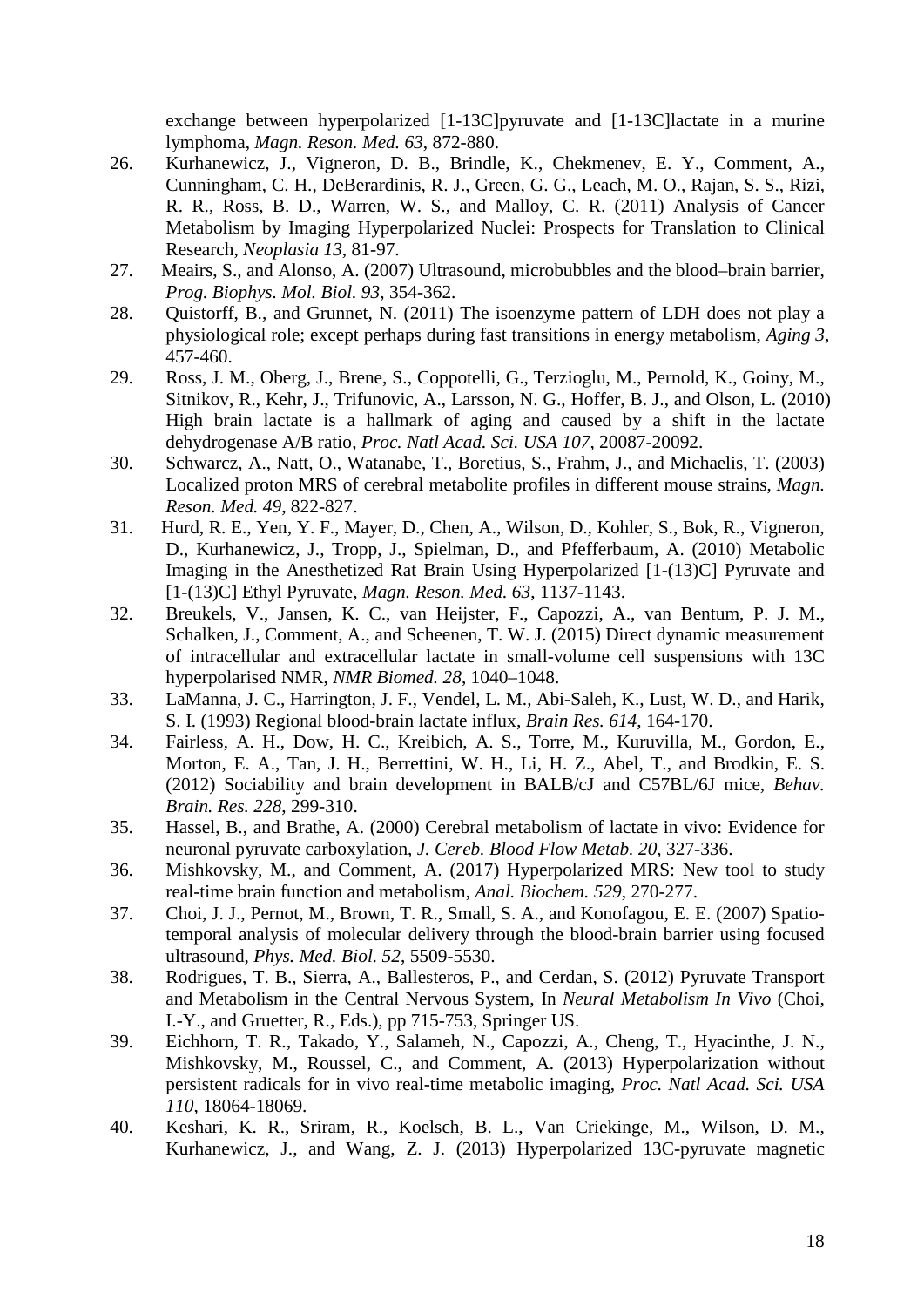resonance reveals rapid lactate export in metastatic renal cell carcinomas, *Cancer Res. 73*, 529-538.

- <span id="page-18-0"></span>41. Sriram, R., Van Criekinge, M., Hansen, A., Wang, Z. J., Vigneron, D. B., Wilson, D. M., Keshari, K. R., and Kurhanewicz, J. (2015) Real-time measurement of hyperpolarized lactate production and efflux as a biomarker of tumor aggressiveness in an MR compatible 3D cell culture bioreactor, *NMR Biomed. 28*, 1141-1149.
- <span id="page-18-1"></span>42. Koelsch, B. L., Reed, G. D., Keshari, K. R., Chaumeil, M. M., Bok, R., Ronen, S. M., Vigneron, D. B., Kurhanewicz, J., and Larson, P. E. Z. (2015) Rapid in vivo apparent diffusion coefficient mapping of hyperpolarized (13) C metabolites, *Magn. Reson. Med. 74*, 622-633.
- <span id="page-18-2"></span>43. Koelsch, B. L., Sriram, R., Keshari, K. R., Leon Swisher, C., Van Criekinge, M., Sukumar, S., Vigneron, D. B., Wang, Z. J., Larson, P. E. Z., and Kurhanewicz, J. (2016) Separation of extra- and intracellular metabolites using hyperpolarized (13)C diffusion weighted MR, *J. Magn. Reson. 270*, 115-123.
- <span id="page-18-3"></span>44. Comment, A., van den Brandt, B., Uffmann, K., Kurdzesau, F., Jannin, S., Konter, J. A., Hautle, P., Wenckebach, W. T., Gruetter, R., and van der Klink, J. J. (2007) Design and performance of a DNP prepolarizer coupled to a rodent MRI scanner, *Concepts Magn. Reson. 31B*, 255-269.
- <span id="page-18-4"></span>45. Jannin, S., Comment, A., Kurdzesau, F., Konter, J. A., Hautle, P., van den Brandt, B., and van der Klink, J. J. (2008) A 140 GHz prepolarizer for dissolution dynamic nuclear polarization, *J. Chem. Phys. 128*, 241102.
- <span id="page-18-5"></span>46. Gruetter, R., and Tkac, I. (2000) Field mapping without reference scan using asymmetric echo-planar techniques, *Magn. Reson. Med. 43*, 319-323.
- <span id="page-18-6"></span>47. Cheng, T., Mishkovsky, M., Bastiaansen, J. A. M., Ouari, O., Hautle, P., Tordo, P., van den Brandt, B., and Comment, A. (2013) Automated transfer and injection of hyperpolarized molecules with polarization measurement prior to in vivo NMR, *NMR Biomed. 26*, 1582-1588.
- <span id="page-18-7"></span>48. Vandesompele, J., De Preter, K., Pattyn, F., Poppe, B., Van Roy, N., De Paepe, A., and Speleman, F. (2002) Accurate normalization of real-time quantitative RT-PCR data by geometric averaging of multiple internal control genes, *Genome Biol. 3*, RESEARCH0034.
- <span id="page-18-8"></span>49. Howles, G. P., Bing, K. F., Qi, Y., Rosenzweig, S. J., Nightingale, K. R., and Johnson, G. A. (2010) Contrast-Enhanced In Vivo Magnetic Resonance Microscopy of the Mouse Brain Enabled by Noninvasive Opening of the Blood-Brain Barrier With Ultrasound, *Magn. Reson. Med. 64*, 995-1004.
- <span id="page-18-9"></span>50. Konofagou, E. E., Choi, J. J., and Small, S. A. (2006) Optimization of Blood-Brain Barrier Opening in Mice using Focused Ultrasound, In *2006 IEEE Ultrasonics Symposium*, pp 540-543.
- <span id="page-18-10"></span>51. Howles, G. P., Qi, Y., and Johnson, G. A. (2010) Ultrasonic disruption of the bloodbrain barrier enables in vivo functional mapping of the mouse barrel field cortex with manganese-enhanced MRI, *NeuroImage 50*, 1464-1471.
- <span id="page-18-11"></span>52. Naressi, A., Couturier, C., Devos, J. M., Janssen, M., Mangeat, C., de Beer, R., and Graveron-Demilly, D. (2001) Java-based graphical user interface for the MRUI quantitation package, *MAGMA 12*, 141-152.
- <span id="page-18-12"></span>53. Hill, D. K., Orton, M. R., Mariotti, E., Boult, J. K. R., Panek, R., Jafar, M., Parkes, H. G., Jamin, Y., Miniotis, M. F., Al-Saffar, N. M. S., Beloueche-Babari, M., Robinson, S. P., Leach, M. O., Chung, Y.-L., and Eykyn, T. R. (2013) Model Free Approach to Kinetic Analysis of Real-Time Hyperpolarized <sup>13</sup>C Magnetic Resonance Spectroscopy Data, *PLoS ONE 8*, e71996.